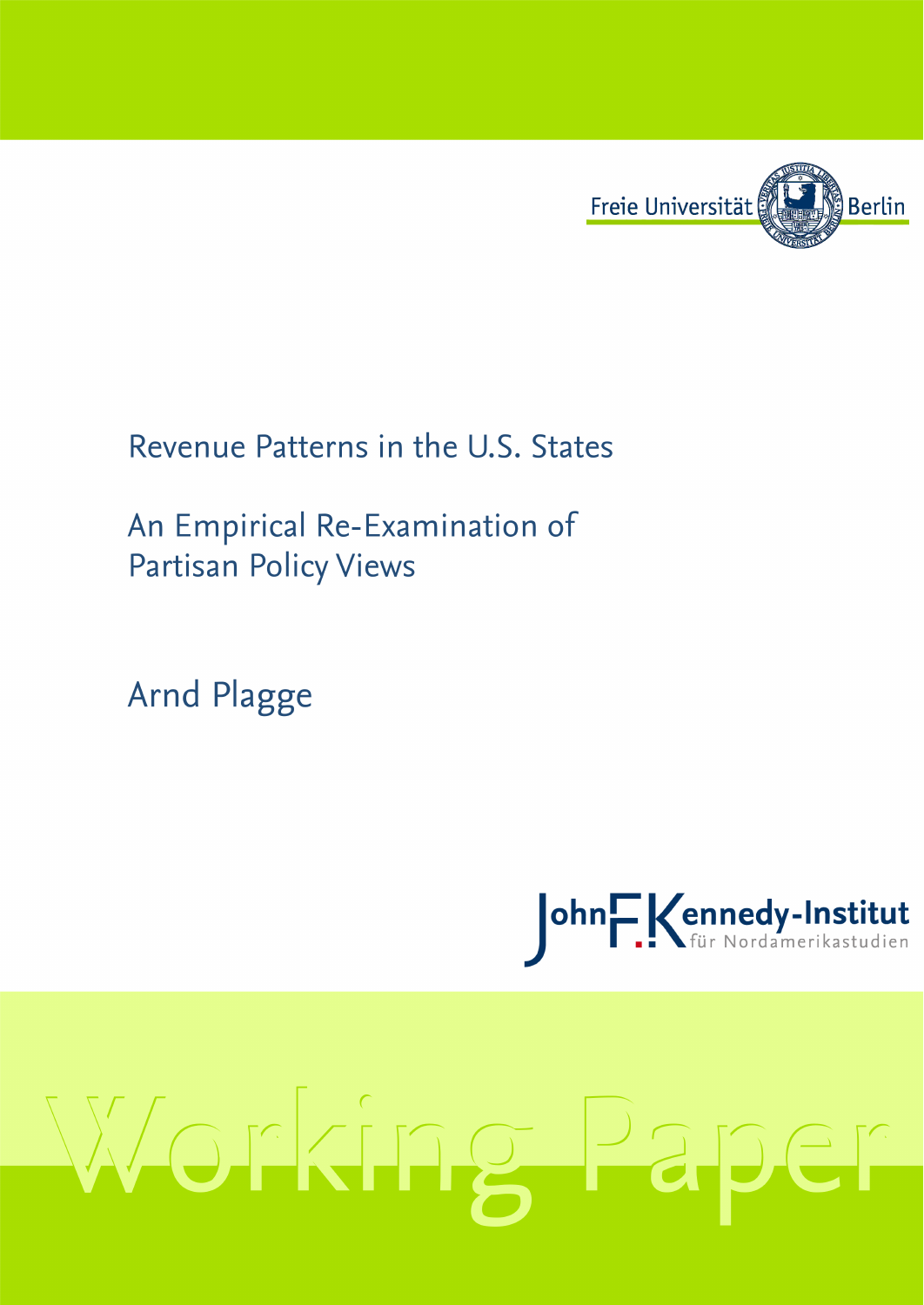# Revenue Patterns in the U.S. States

an empirical re-examination of

partisan policy views

Arnd Plagge†

— Draft version of July 19,  $2006^*$  —

Work in Progress – Comments Welcome

### Abstract

This paper empirically evaluates partisan policy influences on state-level general fund revenue changes in all 50 American states for the period 1988 to 2004. Contrary to the earlier literature on partisan tax policy in the U.S., I find no substantially meaningful evidence to back up the claim of a systematic difference in general fund revenue changes depending upon state governors' party affiliation.

<sup>\*</sup>Earlier versions of this paper were presented at the University of Rochester and the Freie Universität Berlin. I thank seminar participants at both institutions for their comments and suggestions.

<sup>†</sup>University of Rochester, Dept. of Political Science, 338 Harkness Hall, Rochester, NY 14627, USA. Phone: +1-585-309 2784. e-mail: arnd.plagge@rochester.edu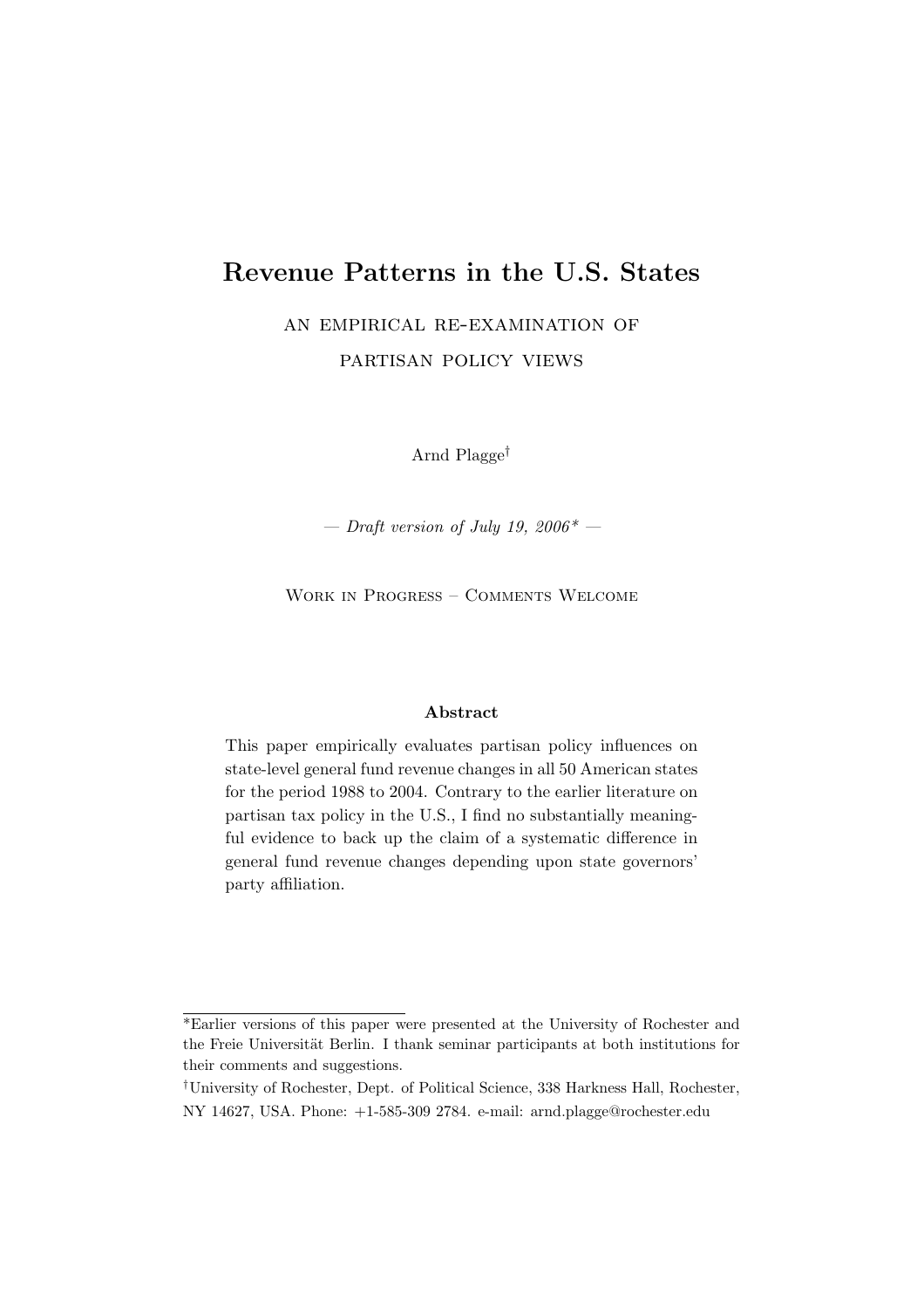# 1 Introduction

Few notions about economic policy in the U.S. command such wide-spread acceptance as the idea that there are marked differences in tax policy between Democrats and Republicans. Indeed, if one were to point out that Democrats favor high tax rates, while Republicans aim to lower them, many might conclude that not much more than the obvious has been stated.

Rather than re-affirming the conventional wisdom about tax policy in the U.S., however, this paper squarely challenges it. Employing state-level data for the fiscal years 1988 to 2004, I test how well partisan models of economic policy-making in the U.S. fit the actual record at the often neglected sub-national level. The surprising conclusion that I reach is that there is no substantively meaningful difference between states ruled by Republicans vs. Democrats when it comes to revenue changes during the period under study. The regression results predict at most a one-time partisan revenue adjustment effect of \$64.02, which translates into a 1.10% difference in the average general fund revenue level over a four-year term.

As the results presented in this paper if not contradict, then at least challenge a vast, well-entrenched literature, extensive robustness checks are performed, and three different specifications of the dependent variable are discussed and various sub-periods of the data examined. Throughout, the main finding remains intact: There is no substantively meaningful evidence in favor of the partisan view of tax policy that is such a prominent feature of current thinking about economic policy in the U.S.

Section 2 of this paper reviews the central literature on state-level fiscal policy. Section 3 outlines the empirical approach pursued and discusses several important obstacles that have to be overcome in a sensible analysis of state-level revenue patterns, showing how results based upon an analysis of revenue data in levels can lead to invalid inferences. Section 4 focuses on changes in revenue levels, shows that an OLS analysis is appropriate for this data, and discusses the regression results in detail, while section 5 concludes.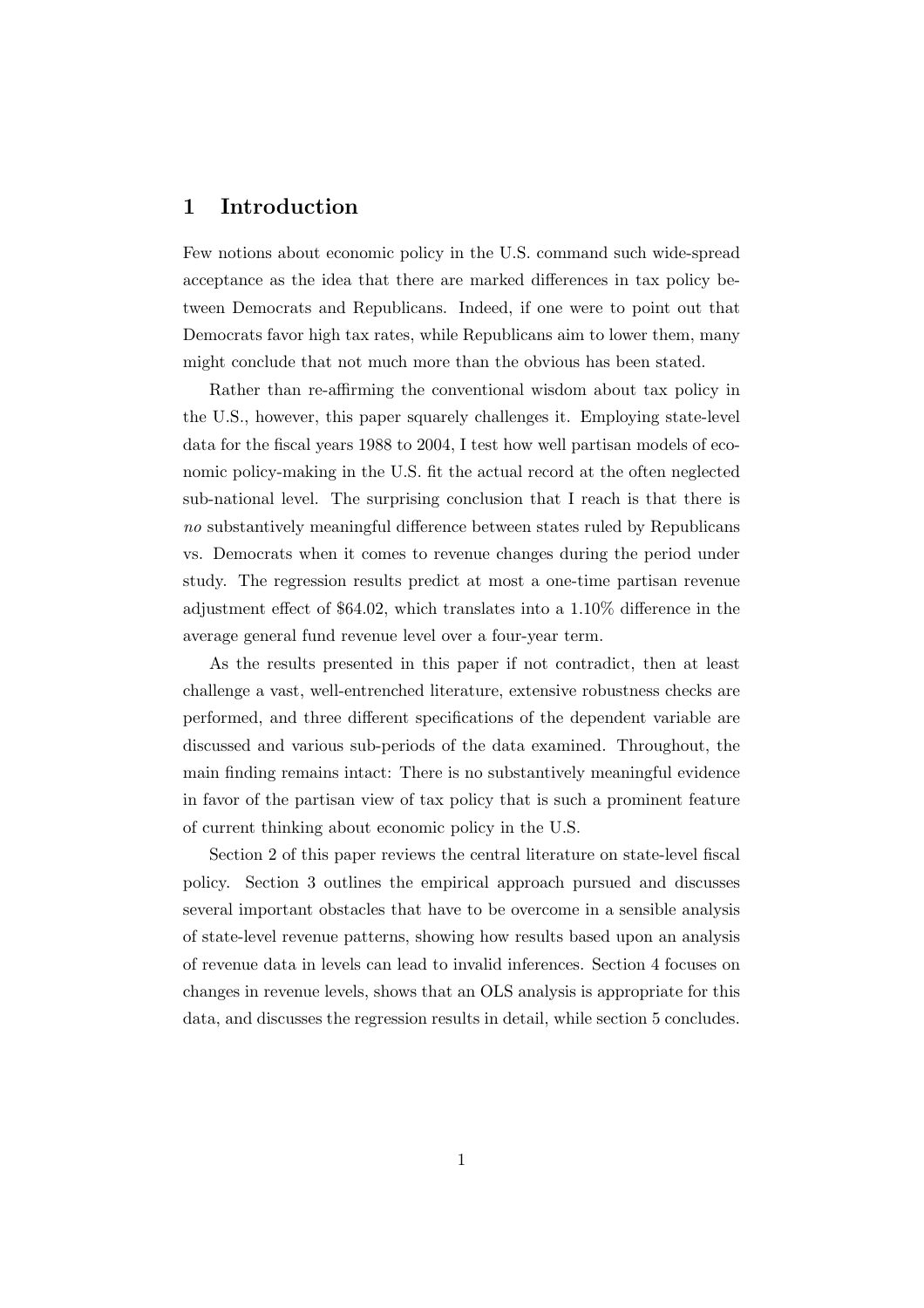# 2 Earlier work

The determinants and effects of tax policy have been a topic of long-standing interest in the U.S. and around the world. Not surprisingly, this general interest is reflected in a vast scholarly literature on topics such as optimal taxation and its counterpart, the distortionary effects of taxation. Indeed, numerous textbooks have been written on these issues, too, and some of the best nowadays also include an extensive coverage of political determinants of tax levels. Yet, unlike in the case of the economic underpinnings of taxation, whether these political aspects travel easily from one setting to another either across borders or to different, typically sub-national, levels within one country—remains relatively unclear.

While a voluminous body of work exists that discusses federal-level tax policy in the U.S., at the level of the 50 American states the literature on the revenue effects of political factors is still in its infancy. However, at least from the early 1990s on, several notable papers that focus on institutions such as term limits and balanced-budget requirements have been published in the leading journals in economics and political science, and I will briefly sketch their main ideas and results below.

Bohn & Inman (1996) conduct a comprehensive study of the effects that balanced-budget rules exert on the level of public deficits for a panel of 47 American states. Based on data for 1970-1991, they find that end-ofthe-year balance requirements influence the level of a state's general fund surplus positively. Importantly, spending cuts, not tax increases, are said to give rise to this result. In his study of states' reactions to "fiscal shocks" in the early 1990s, Poterba (1994) also finds that such rules matter. However, he attributes a much greater role to tax adjustments based on his data for 1988-1992, stating that "[b]oth the ordinary least squares and instrumental variables results suggest that states react to unexpected deficits with real changes in fiscal position. [...] Tax increases within the fiscal year make a relatively small contribution to deficit reduction, but tax changes that take effect the next fiscal year are more important than spending cuts in closing unexpected deficits."<sup>1</sup>

 $1$ Poterba (1994: 812)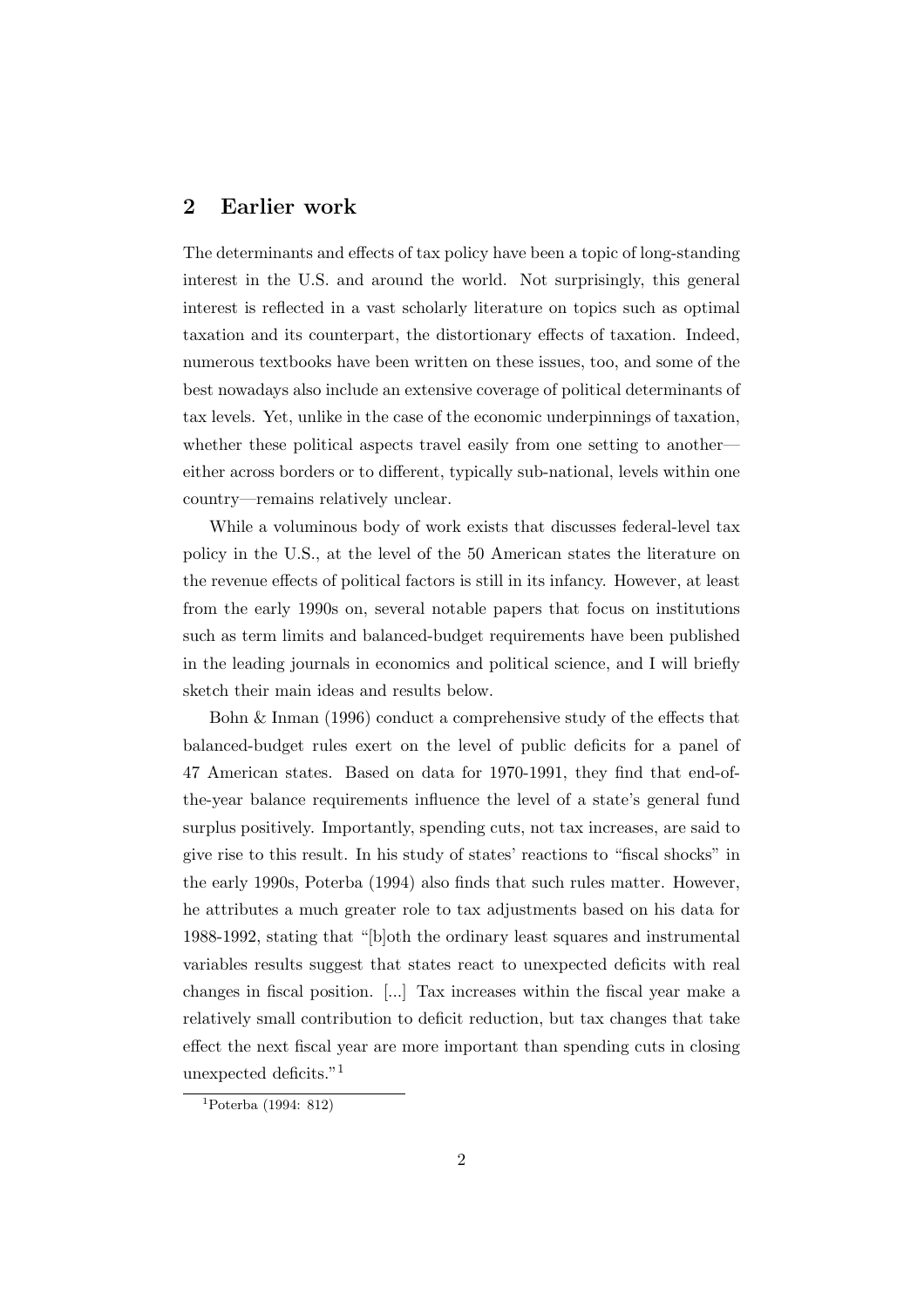Poterba (1994) also tests whether single-party rule, as opposed to divided government, has any effect on adjustment patterns. He concludes that in those states that have strict anti-deficit rules the two setups indeed lead to different outcomes, with adjustment taking place more rapidly in states that are under single-party control.<sup>2</sup> Indeed, this result could be explained by the fact that one would expect a gridlock over revenue vs. expenditure changes with divided government. By contrast, it is troubling for the view that under divided government the electorate has more difficulty attributing blame for unpopular measures to one of the parties that effectively share (some) power, which would lead one to expect that painful adjustments raising taxes and cutting spending in already troubled times—should be easier to carry out under such circumstances.<sup>3</sup> Apparently, balanced-budget requirements, which are often part of a state's constitution, insulate policymakers under unified government to a considerable extent from the wrath of the electorate.

Electoral accountability, in turn, is one of the main foci of the paper by Lowry et al. (1998). They conclude that accountability is indeed higher under unified government, yet they also assert that Republicans are punished for an expansion of the size of state-level government activity, while Democrats are rewarded for it.<sup>4</sup> Niemi et al. (1995), on the other hand, find that voters punish the incumbent party's candidate for past tax increases, regardless of party affiliation, a finding echoed by Kone & Winters (1993).

Besley & Case (1995) examine budget data for the 48 continental U.S. states from 1950 to 1986. They find that Democratic incumbents faced with a term limit on average tend to increase total taxes by \$10 to \$15 per year in their last term in office, while their Republican colleagues leave the tax burden unchanged. Moreover, "[a]n F–test rejects that, for Democratic governors taken as a group, the regression coefficients on different years in the

 $2$ Krause (2000) shows for the federal level that the simple discrete distinction between unified and divided government can usefully be extended by considering the (continuous) degree of ideological fragmentation between the executive and the legislature. Data at this level of detail is not available at the state-level, however.

<sup>&</sup>lt;sup>3</sup>Powell & Whitten (1993). See also the discussion in Berry & Berry (1992, 1994) on the politically most opportune moments for introducing new taxes or raising existing ones.

 $^{4}$ To be more exact, Lowry et al. (1998: 759) state that Democratic governors may be rewarded for small increases in a state's budget.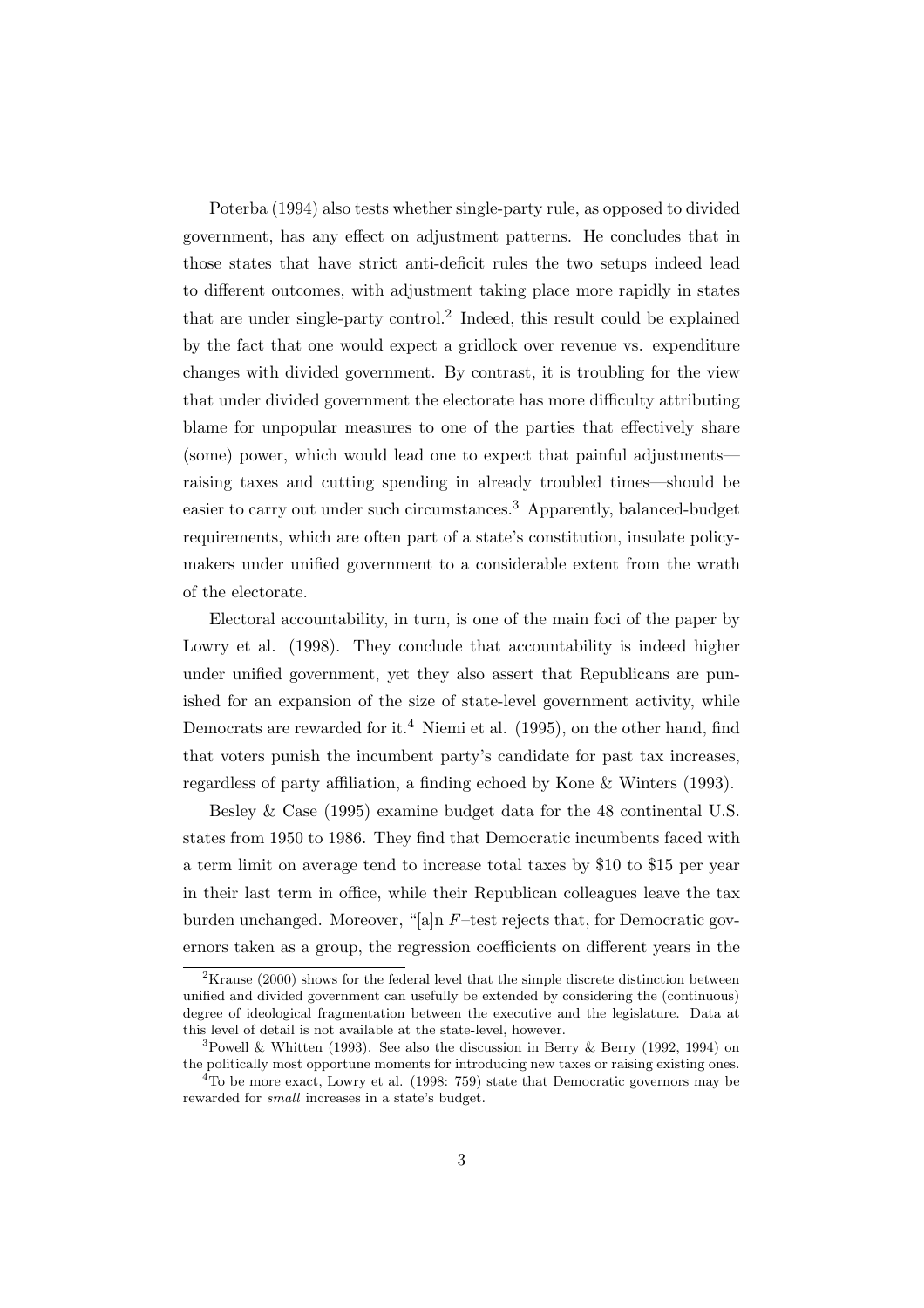electoral cycle are identical for governors who may run again and for governors who cannot."<sup>5</sup> Clearly, both the notion that term limits will influence incumbent governors' behavior and that Republicans and Democrats behave differently is vindicated by these results.<sup>6</sup>

The explanation that Besley  $\&$  Case (1995: 786) offer for the different taxation patterns is rather unconvincing, however: "Governors hold taxes and expenditures low in their first term [...], and voters allow them a second term. At that point the governors care less about putting in effort, resulting in increased taxes and spending." Yet, this view leaves the difference in behavior between Democratic and Republican officeholders unexplained, as one is left to wonder why only Democrats but not Republicans give in to demands for higher spending levels that under balanced-budget rules necessarily accompany any revenue increase.

Alt and Lowry (2000) are the first who tried to quantify the difference in the preferred scale of state-level general fund revenues and estimate that Democrats aim for  $50\%$  higher revenues than Republicans.<sup>7</sup> If their findings are correct, one should observe sizable differences in aggregate revenue trajectories under Democratic and Republican governors, as transitions in the governor's mansion from one party to another were quite frequent during the period under study in this paper.

In a related article, Crain & Tollison (1993) have examined the impact of legislative stability and executive term limits on the volatility of fiscal policy for the U.S. states from 1969–1989. They find sizable effects for a wide range of political variables, including the legislature's stability and gubernatorial term limits. Most importantly in the present context, "the impact of legislative stability on the volatility of taxes is 15 times the effect on the volatility of spending. Approximately the same result holds for surpluses and deficits; surpluses and deficits respond much more dramatically to the expectation of legislative change than do expenditures."<sup>8</sup> Yet, as so often,

 ${}^{5}$ Besley & Case (1995: 785)

<sup>&</sup>lt;sup>6</sup>One point that is not fully captured by Besley & Case's (1995) paper is that keeping tax rates constant could also be interpreted as a "relative" cut in rates. There is a wellknown tendency for state-level governmental activity to continually expand in absolute terms, and this pattern is also reflected at the level of the individual states.

 $7$ Alt & Lowry (2000: 1064)

 ${}^{8}$ Crain & Tollison (1993: 157–158)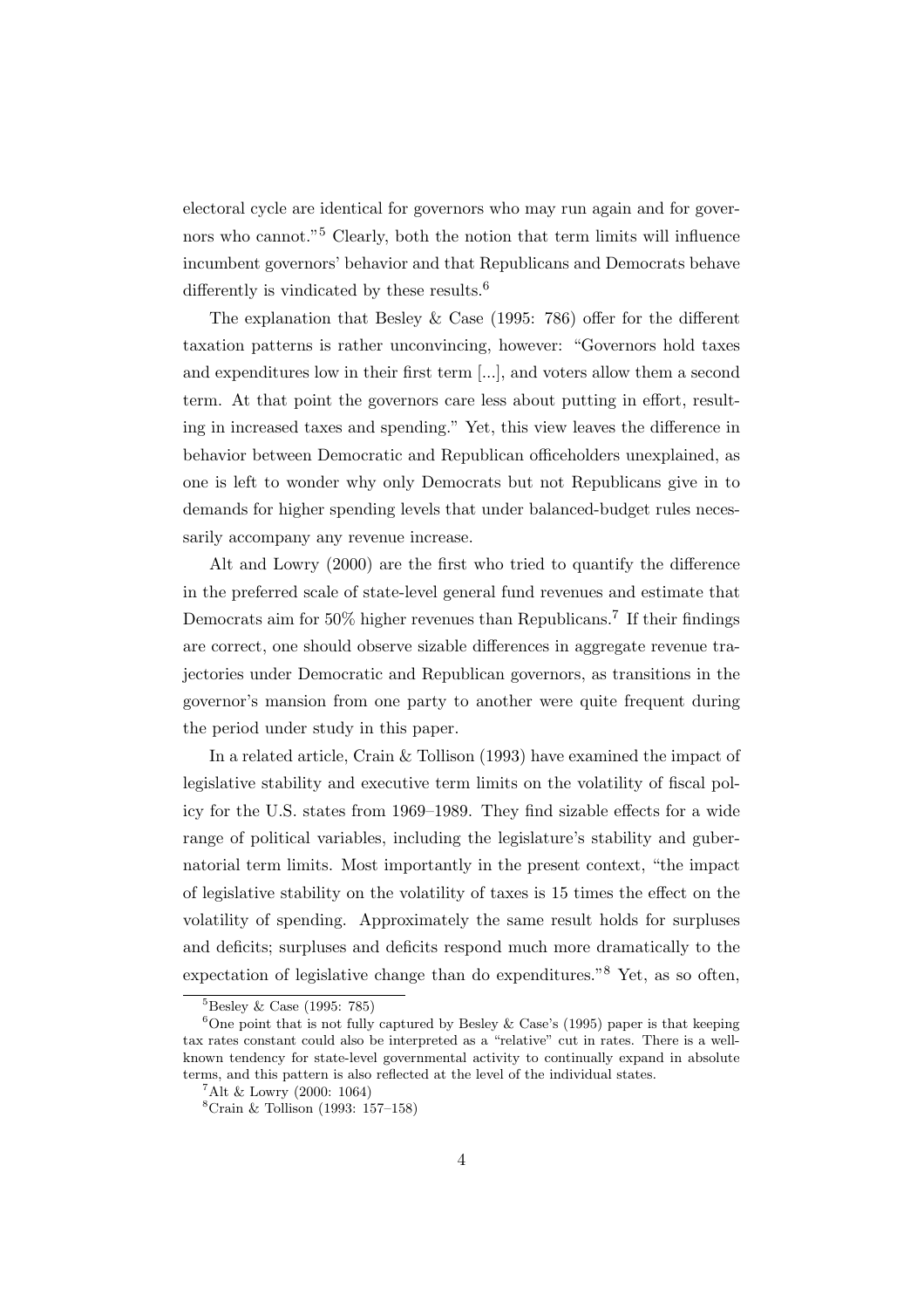a result pointing in the opposite direction can be found, too. Kneebone & MacKenzie (2001) have studied the fiscal choices of Canadian provincial governments using data for 1966–1997 and find that "partisan responses are largely absent from revenues but appear more frequently in program spending choices."<sup>9</sup>

Overall, there is a near-consensus that it substantively matters whether the conservative or liberal party (or coalition) rules, with higher expected levels of taxation and revenue more generally under left-leaning governments, that divided government can attenuate these partisan effects, and that term limits might also play a role in the formulation and implementation of revenue policies. Consequently, the econometric analysis in this paper focuses mainly on these three political variables.

<sup>9</sup>Kneebone & MacKenzie (2001: 753)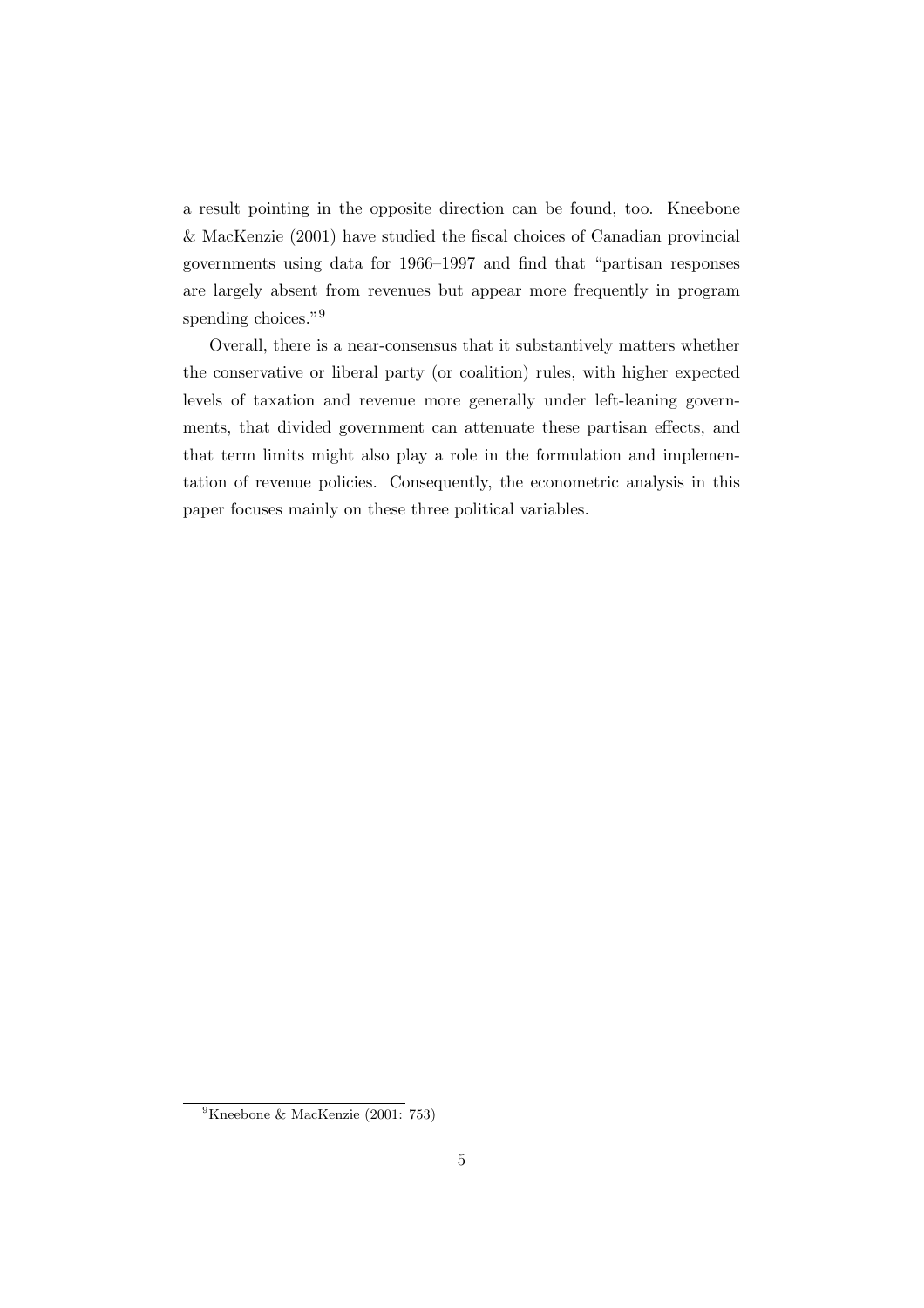# 3 Empirics

#### 3.1 Data and dependent variables

Yearly data on the budget for all 50 states in the U.S. and on governors' party affiliations as well as the states' legislatures has been compiled from fiscal 1987 onwards.<sup>10</sup> As there are good theoretical reasons to suspect that policies will differ not only between parties, but also under unified and divided government, a variable containing this information is included, too.<sup>11</sup> Finally, the data set also contains dummy variables indicating (binding) gubernatorial term limits and the fiscal years before and after a party change in the governor's mansion between a Republican and Democratic officeholder.

A major problem that one encounters during the analysis of revenue data is the impact the business cycle, a subject that is too often simply glossed over, has on tax receipts.<sup>12</sup> For one, so-called business cycle filters, such as the widely used Hodrick-Prescott filter or the Baxter-King bandpass filter, which are frequently employed in business cycle research at the national level, cannot sensibly be used in the analysis presented here, as the time period covered is too short, and it is also theoretically unclear whether the filters perform well at the sub-national level. Moreover, a time-series analysis of the general fund revenue properties makes clear little more than the difficulty of controlling for the impact of the business cycle and trends more generally via including lagged variables when the dependent variable is in levels.

I employ three different specifications of the dependent variable in my analysis. The first two feature a dependent variable that is expressed in levels, while the third one captures changes in levels. The former setups echo common practices in the literature on state-level fiscal policy, and I

 $10B$ udget data is taken from NASBO (yearly). Per-capita state income data is taken from the Bureau of Economic Analysis. The Political and demographic variables are compiled from the Statistical Abstract of the United States (various years), the CQ's State Fact Finder (various years), and the websites of the National Conference of State Legislatures (www.ncsl.org) and the NGO U.S. Term Limits (www.termlimits.org). All U.S. dollar values are converted to constant 2000 U.S. dollars using Bureau of Labor Statistics data to control for the effects of nominal price-level changes.

<sup>&</sup>lt;sup>11</sup>See for instance the work by Alt & Lowry (1994) and Heller (1997).

<sup>12</sup>See Andrews (2005) for a detailed discussion of the interplay between cross-section regressions and potential problems with them when common shocks are present.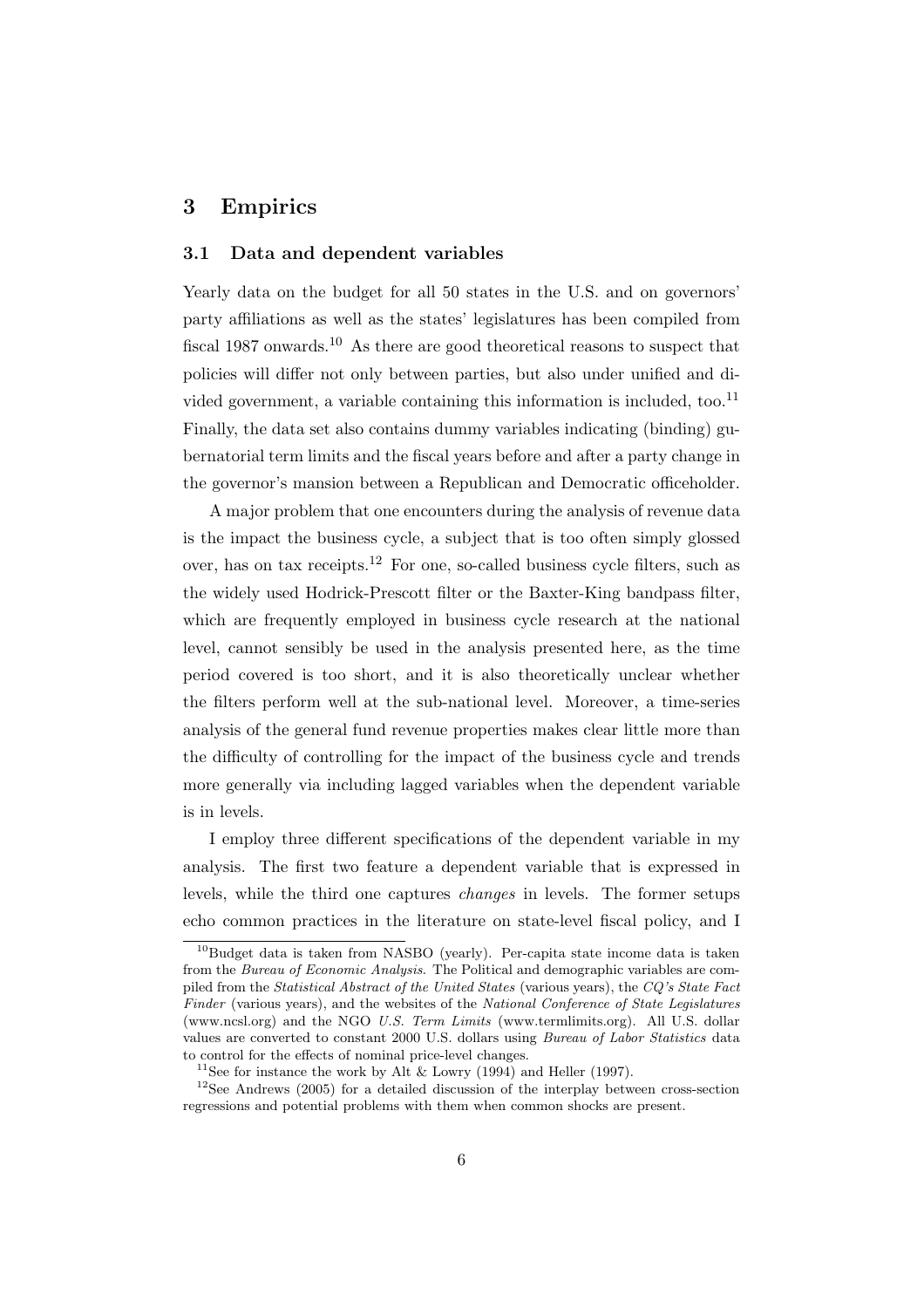proceed to show that they are inadequate for the data at hand. The third specification is the preferred one, and all substantive results that I derive are based upon information obtained via the various models that employ a measure of the general fund revenue's change as the dependent variable.

The first set of models uses the level of per capita general fund revenue in U.S. dollar amounts as the dependent variable. Using this specification, several variables are found to be statistically significant, yet I proceed to argue that these results are misleading, as there is a time trend in the data. Moreover, a swing in party dominance from Democratic to Republican from fiscal 1996 onwards proves problematic in this context, too.

Next, a set of regressions that rely on a "burden" measure for the general fund revenue level is performed. It expresses the per capita general fund revenue levels in a given state as a fraction of per capita state income. To take a very simple example, consider a state where the per capita general fund revenue level stood at \$1,000, while income per capita was \$20,000 on average. The burden would then simply be 5%. Yet, just like in the case of using the U.S. dollar amount of the general fund revenue as the dependent variable, I show that the time series of the burden level is integrated of order 2 and exhibits a positive time trend that leads to biased OLS estimates.

The final measure of state-level revenue trajectories I use as a dependent variable in the econometric analysis below measures the year-over-year change of the burden level. In order to treat increases and decreases symmetrically, I compute the yearly change as a function of the natural logarithm of the burden, i.e., *change* =  $ln(burden_t) - ln(burden_{t-1})$ . After this adjustment, away from levels and towards changes, the aggregated series for the years 1989–2004 is stationary, as indicated by an Augmented Dickey-Fuller (ADF) test.

#### 3.2 Summary statistics and first OLS results

All in all, budget data and information on other economic and political variables has been collected for a panel of all 50 U.S. states for the fiscal years 1987 to 2004, resulting in 900 complete observations.<sup>13</sup> The 33 ob-

<sup>&</sup>lt;sup>13</sup>Note that a fiscal year is named after the calendar year in which it ends. The federal fiscal year 2005, for instance, began on October 1, 2004, and ended on September 30,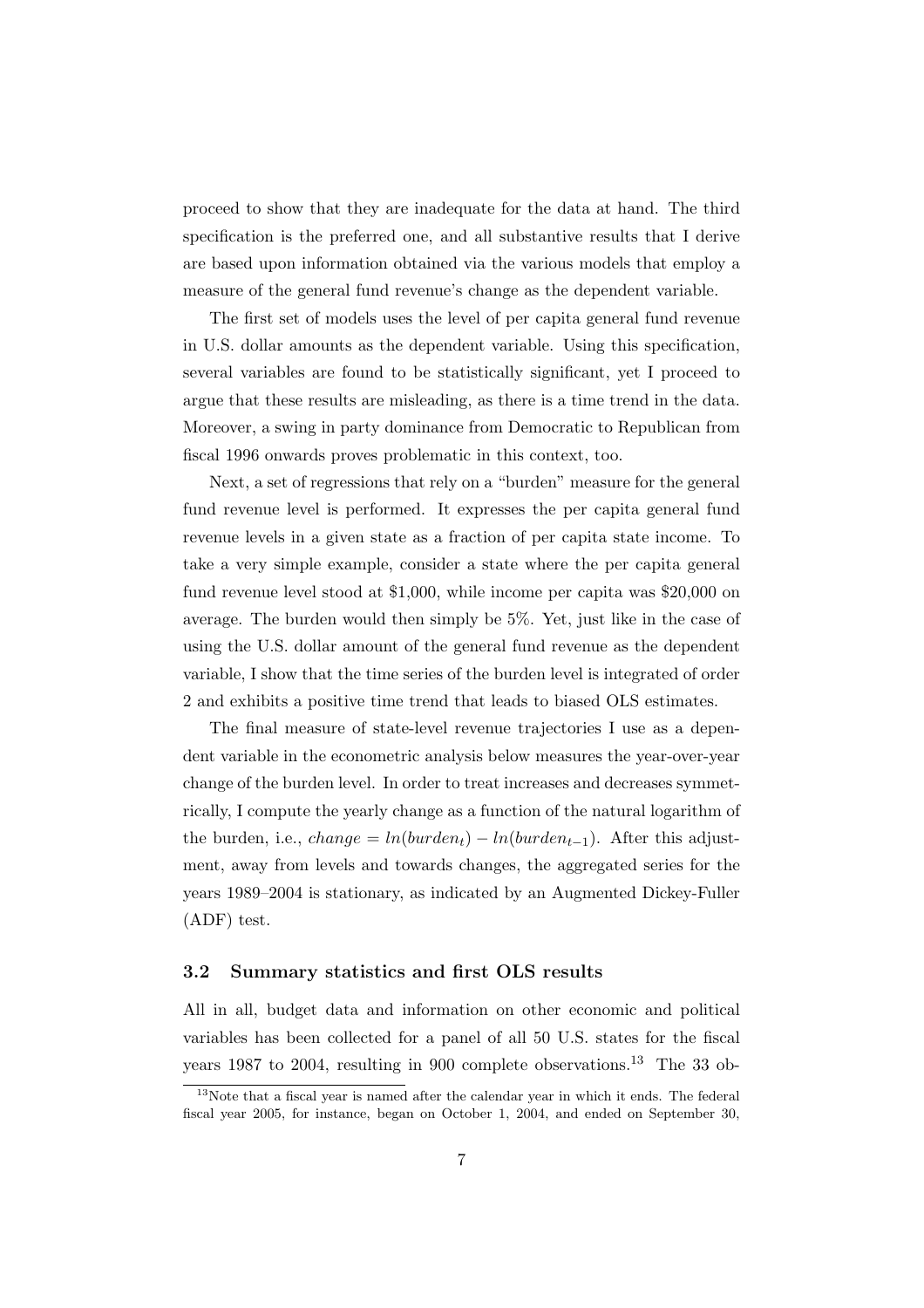| Summary statistics for state-level political and economic data |  |  |  |  |  |  |  |  |
|----------------------------------------------------------------|--|--|--|--|--|--|--|--|
|----------------------------------------------------------------|--|--|--|--|--|--|--|--|

|                                  | Democratic        | Republican        | Sum               |
|----------------------------------|-------------------|-------------------|-------------------|
| Governors' party affiliation     | 373<br>$(46.4\%)$ | 428<br>$(53.4\%)$ | 801<br>$(100\%)$  |
| Unified government               | 177<br>$(22.1\%)$ | 149<br>$(18.6\%)$ | 326<br>$(40.7\%)$ |
| Binding term limit               | 83<br>$(10.4\%)$  | 104<br>$(13.0\%)$ | 187<br>$(23.3\%)$ |
| Average per capita income        |                   | \$25,192          |                   |
| Average per capita revenue level |                   | \$1,457           |                   |
| Average burden                   |                   | 5.74\%            |                   |

Note: Percentage figures may not add up exactly due to rounding.

servations where the governor was neither a member of the Democratic nor the Republican Party were excluded, as were all 17 observations where the year-over-year change in general fund revenues exceeded 25 percent.<sup>14</sup> In addition, the data for the year 1987 cannot be used in the analysis, as it is needed to initiate the change rate computation. In the end, even after all adjustments, 801 observations remain and form the basis for the analysis. Table 1 reports the key summary statistics.

All regression results reported in this paper make heavy use of qualitative regressors to ensure that the variables that have theoretically been identified as potentially relevant are all included in the regression models at some point.<sup>15</sup> Table 2 presents information on the influence of party affiliation, binding term limits, and unified government for the three different specifications of the dependent variable discussed above.

Interestingly, while in models 1 and 2 several variables are reported as statistically significant, in the last set of results no variable is statistically significant at conventional levels, i.e., at the 95% level or above. In what follows, I argue that only model 3's results are valid, while the estimates

<sup>2005.</sup> Information on fiscal year start and end dates, which vary between states, can be found in compact form in ACIR (1995: 4–5, table 2).

<sup>&</sup>lt;sup>14</sup>These changes often reflect one-time events, such as new revenue sharing agreements between state and local governments.

<sup>15</sup>See Gujarati (2003), chapter 9, on this approach.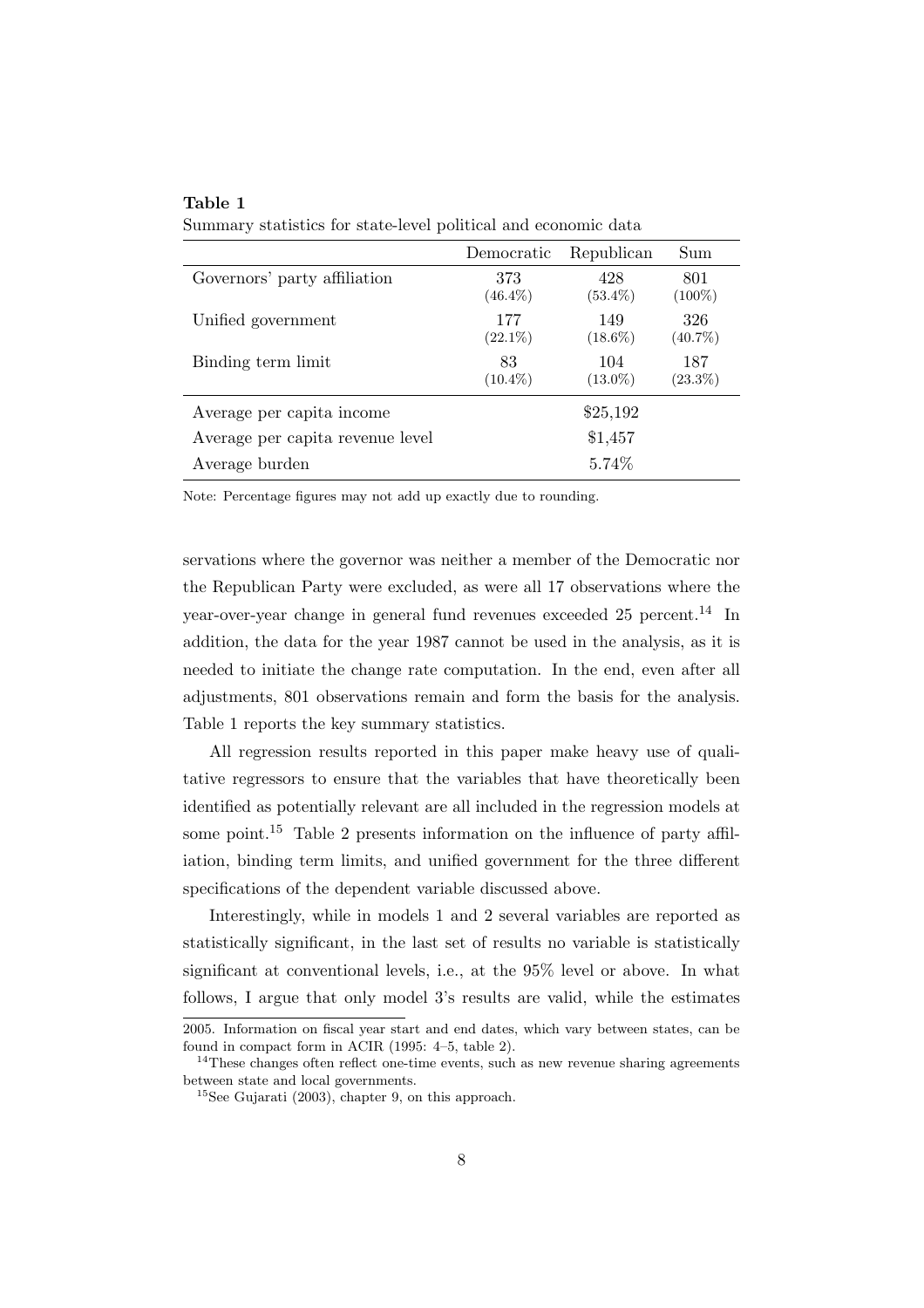OLS regression results for basic political variables

| Independent variable     | Model 1     | Model 2     | Model 3   |
|--------------------------|-------------|-------------|-----------|
| Republican governor      | 97.47       | 0.0039      | $-0.0012$ |
|                          | (69.71)     | (0.0021)    | (0.0062)  |
| Republican governor with | $-44.14$    | $-0.0026$   | 0.0062    |
| binding term limit       | (50.38)     | (0.0014)    | (0.0055)  |
| Democratic governor with | 125.23      | 0.0005      | $-0.0039$ |
| binding term limit       | (76.38)     | (0.0025)    | (0.0067)  |
| Unified Republican       | $-195.69**$ | $-0.0079**$ | $-0.0028$ |
| government               | (49.34)     | (0.0014)    | (0.0052)  |
| Unified Democratic       | 15.43       | $0.0049*$   | 0.0115    |
| government               | (64.05)     | (0.0021)    | (0.0062)  |
| Intercept                | $1430.30**$ | $0.0560**$  | $-0.0052$ |
|                          | (56.35)     | (0.0018)    | (0.0051)  |

Baseline: Democratic governor without term limit and with divided government. Dependent variable: model  $1 =$  revenue level, model  $2 =$  burden level, model  $3 =$  change ln(burden). Heteroscedasticity-adjusted standard errors are shown in parentheses. Levels of statistical significance are denoted as follows:  ${}^*p < 0.05, {}^{**}p < 0.01$ .  $N = 801$ .

for models 1 and 2 are plagued by biases arising from the presence of time trends in the data and thus cannot serve as a sound basis for inference.

#### 3.3 Examination of the data in levels

The first step here is to examine the data with the general fund revenue level as the dependent variable. This is the simplest possible setup and will serve as the starting point for my analysis.

The first regression I consider includes three dummy variables as the independent variables, namely one indicating a Republican governor faced with a non-Republican legislature, i.e., divided government, and two variables indicating a Democratic governor faced with unified or divided government. In this case, the intercept will show the expected average effect a unified Republican government has on the dependent variable. The results of this regression are reported in table 3 (model 4).

The regression results from model 4 suggest that, when compared to the baseline category unified Republican government, states with Democratic governments witness higher levels of general fund revenues, as do states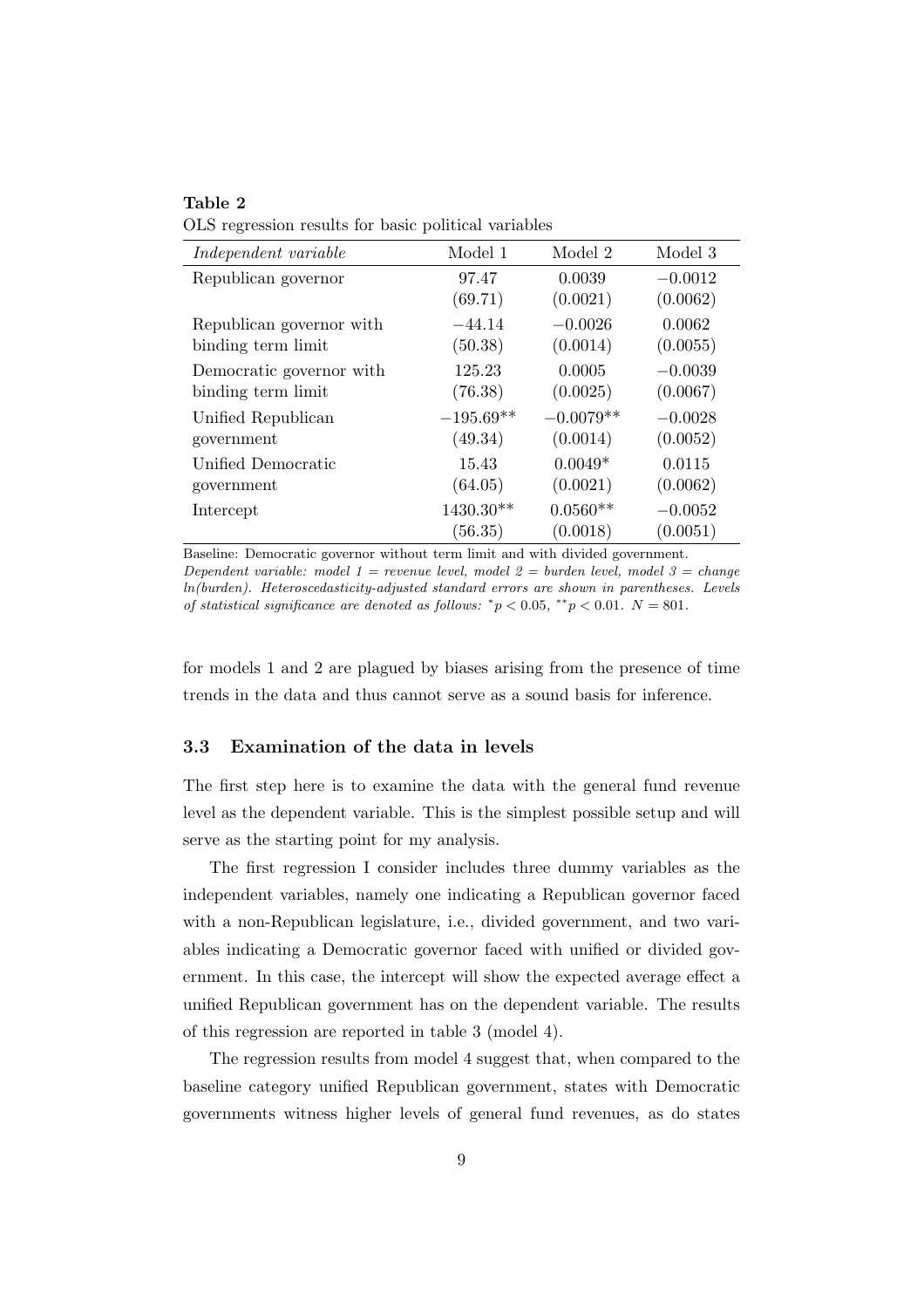OLS regression results for the general fund revenue level specification (I)

| Independent variable | Model 4              | Model 5              |
|----------------------|----------------------|----------------------|
| Democrat, unified    | $156.34*$            | $-40.62$             |
| government           | (65.11)              | (56.27)              |
| Democrat, divided    | 134.69*              | $-62.27$             |
| government           | (63.65)              | (54.58)              |
| Republican, unified  |                      | $-196.96**$          |
| government           |                      | (59.42)              |
| Republican, divided  | $196.96**$           |                      |
| government           | (59.42)              |                      |
| Intercept            | $1320.53**$          | 1517.49**            |
|                      | (47.97)              | (35.06)              |
| Benchmark            | Republican governor, | Republican governor, |
|                      | unified government   | divided government   |

dependent variable: general fund revenue level per capita Note: Standard errors are shown in parentheses.  $N = 801$ .

Levels of statistical significance are denoted as follows:  ${}^*p < 0.05, {}^{**}p < 0.01$ .

with a Republican governor but a non-Republican legislature. Notably, as table 3 also shows (model 5), we do not on average expect a statistically significant difference in the general fund revenue levels between states ruled by Democratic governors and those that have a Republican governor but a non-Republican legislature.<sup>16</sup> In addition, the signs of the coefficients for Democratic states are negative, contrary to the theoretical expectations derived from a partisan model.

So far, the reports in table 3 do not account for the revenue structure that might be idiosyncratic to a given state. This problem is addressed in a first shot in table 4, which reports the regression results for a set of dummy variables that indicate whether there has been a transition between the parties in the governor's mansion or not. The partisan model leads one to expect that after the governing party has changed, there should be pronounced changes in a state's general fund revenue levels. However, as

<sup>16</sup>Note that the results of models 4 and 5 match exactly, as they must by definition. The information is restated in order to facilitate the understanding of the findings and to highlight the similarities between Democratic states and those with a Republican governor faced with divided government.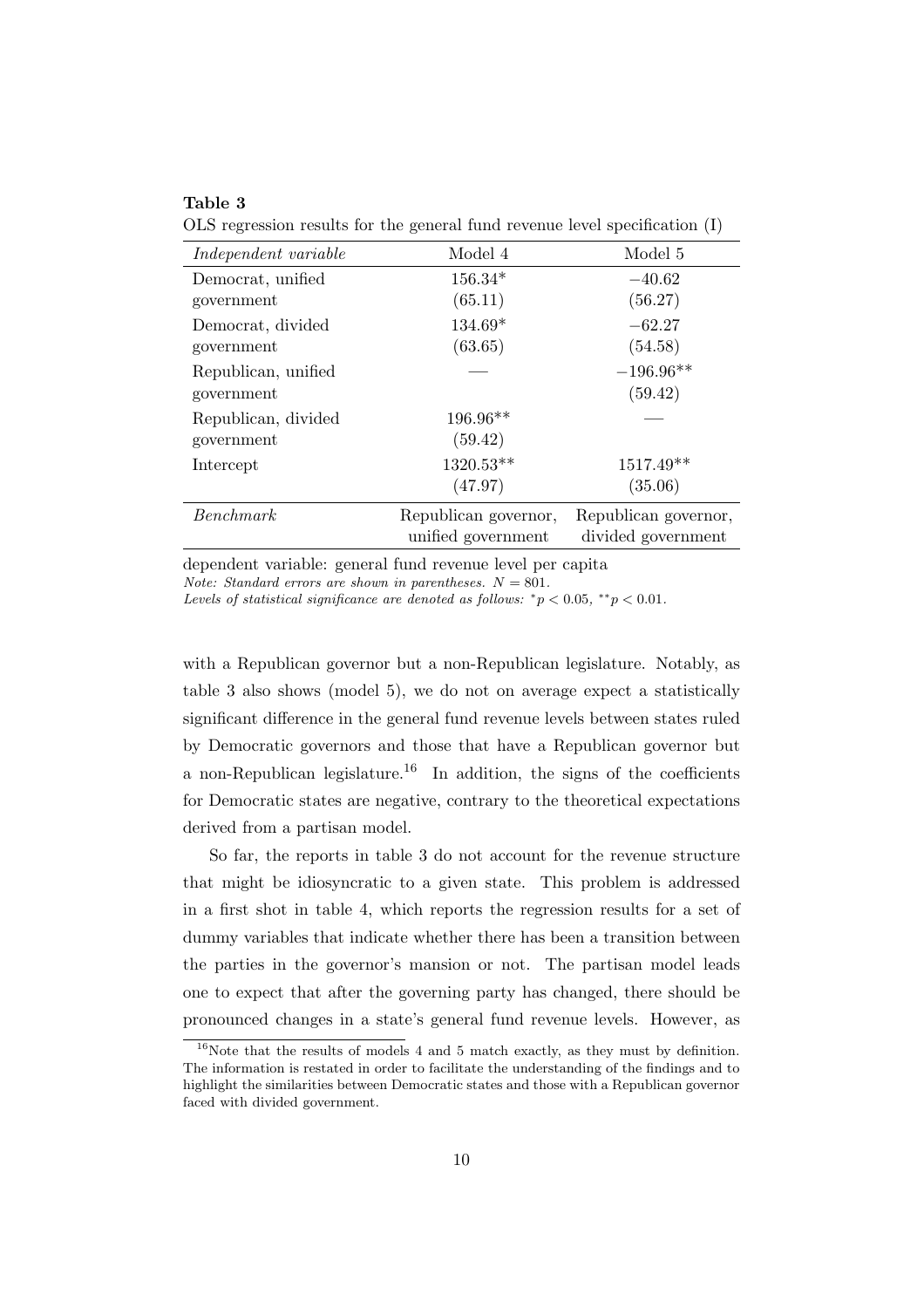OLS regression results for the general fund revenue level specification (II)

| Model 6   | Model 7     |
|-----------|-------------|
|           | 0.86        |
|           | (50.39)     |
| $-31.73$  |             |
| (51.91)   |             |
|           | $-29.24$    |
|           | (105.01)    |
|           | 50.73       |
|           | (57.69)     |
| $-61.13$  |             |
| (104.20)  |             |
| 6.63      |             |
| (52.00)   |             |
| 1465.49** | $1448.92**$ |
| (30.52)   | (28.49)     |
|           |             |

dependent variable: general fund revenue level per capita

Note: Standard errors are shown in parentheses.  $N = 801$ .

Levels of statistical significance are denoted as follows:  ${}^*p < 0.05, {}^{**}p < 0.01$ .

the regression results for this specification show, no such pattern is found in the data. In fact, the coefficients are not only statistically insignificant at all conventional levels, but also have the same signs for both parties. In model 6, states with Democratic governors serve as the baseline category, while in model 7 those with Republican ones do.

A likely explanation for the rather strange pattern visible in table 4 is the fact that the general fund revenue data exhibits a notable time trend. Figure 1 shows the trajectory of revenues from 1988 to 2004 and a ten-year forecast.<sup>17</sup>

Some notes on the time-series analysis are in order here: Only differencing twice gives us a stationary series, as the Augmented Dickey-Fuller test shows. The plots of the auto-correlation function (ACF) and partial auto-correlation function (PACF) hint at an autoregressive process, as the ACF does not end abruptly at some point, while the PACF does not dampen down, either. As the Akaike information criterion (AIC) indeed reaches its

 $17$ The aggregate data is obtained by adding up the real per capita revenue for all 50 states for every year in the sample, thus eliminating the effect of population growth.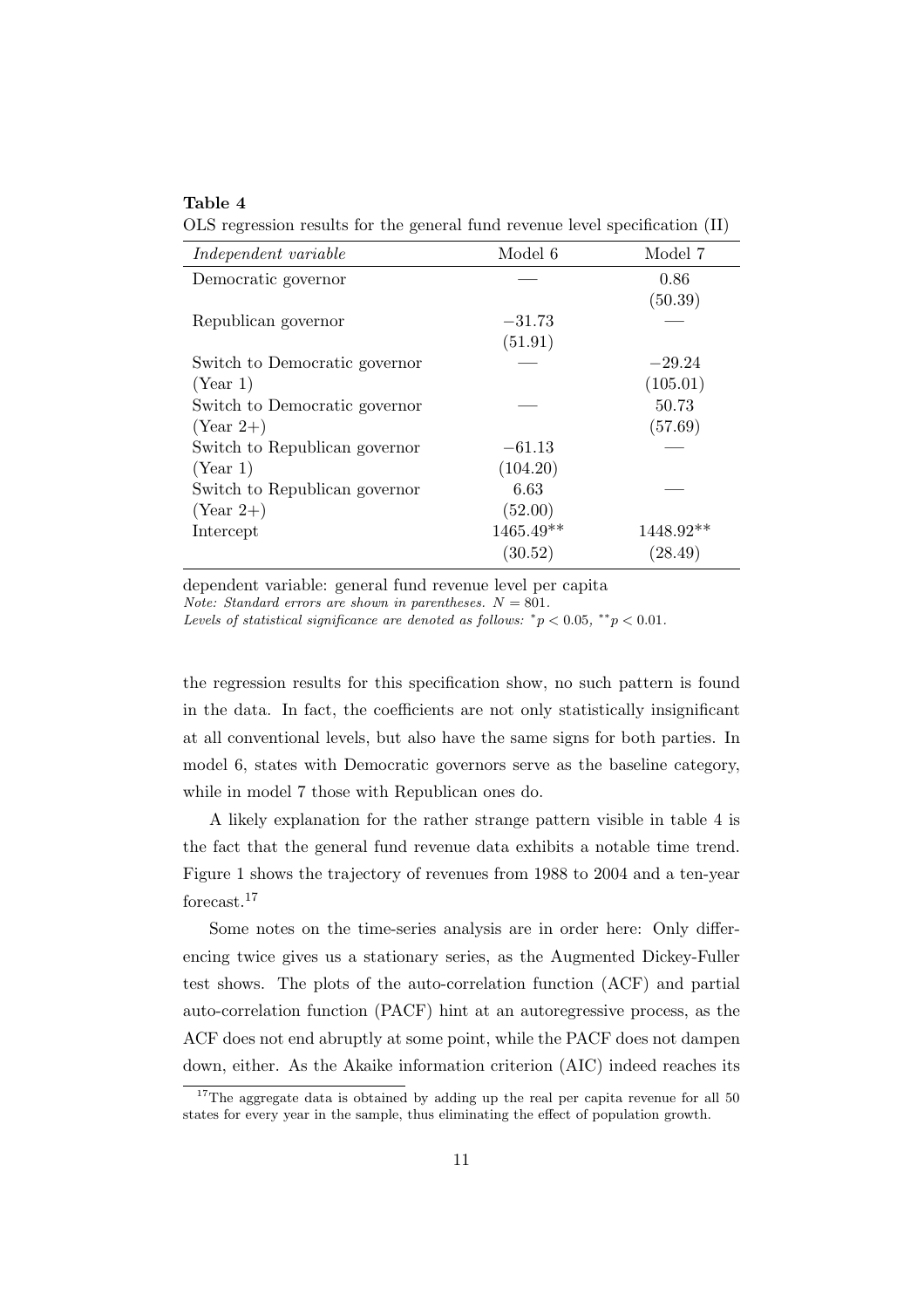lowest value for an  $ARIMA(2,2,0)$  specification, it is used as the basis for the forecast for the years 2005–2014.

Diagnostics for the  $ARIMA(2,2,0)$  specification confirm its econometric appropriateness, yet it quickly becomes clear how woefully inadequate this specification appears to be substantively. The long-witnessed trend of increasing per capita state revenue levels would be broken if we believed the forecast to be accurate, an unlikely, even though not impossible result.<sup>18</sup>



**General fund revenues and forecast (1987 = 100)**

#### Figure 1

Actual and projected level of aggregated general fund revenues Note: Forecast is based upon an ARIMA(2,2,0) process.

Given the well-known econometric problems that a time trend causes (Phillips 2003), the simple explanation for the pattern visible in table 4 is that later years in the sample on average witnessed higher general fund revenues than earlier ones. Under these circumstances, using an OLS framework will produce biased estimates of the coefficients, exactly what can be seen in models 6 and 7.

<sup>&</sup>lt;sup>18</sup>The dotted lines in figure 1 show the confidence interval for  $\pm 2$  standard errors. Lowry et al. (1998) discuss the historic upward trend in state spending in more detail.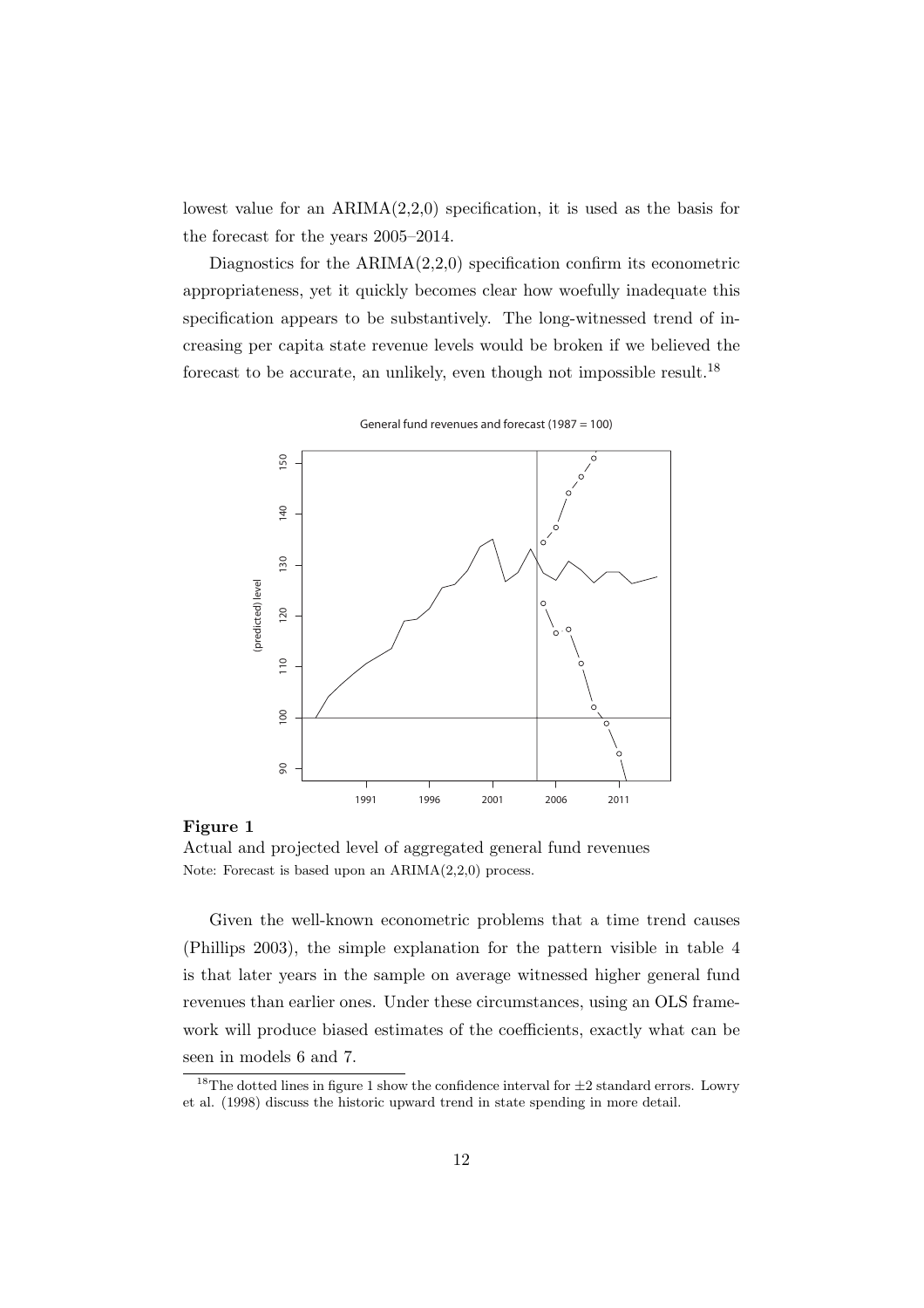



To compound the problems with using the level of general fund revenue as the dependent variable, there is also a marked downward trend in the share of states with Democratic governors in the second half of the timeperiod under study. Figure 2 shows the share of Democratic and Republican governorships in the sample for the fiscal years 1988 to 2004, and a nearreversal in the party composition from fiscal 1996 onwards is visible. Taken together with the time series analysis, this pattern renders any statistical analysis of levels highly suspect and points towards the conclusion that the effects reported in tables 3 and 4 might simply be statistical artifacts.

Despite the obvious inadequateness—given the data at hand—of a dependent variable that is expressed in levels, the tables 5 and 6 report regression results for setups equivalent to those underlying tables 3 and 4. The only change is that the dependent variable now is the relative tax burden, which is simply the fraction of per capita general fund revenue relative to per capita state income.

Some descriptive statistics are interesting in this context, too. On average, the burden level rose from  $5.40\%$  to  $5.64\%$  (+0.24 percentage points) in the first year after a transition to a Democratic governor, while it also rose,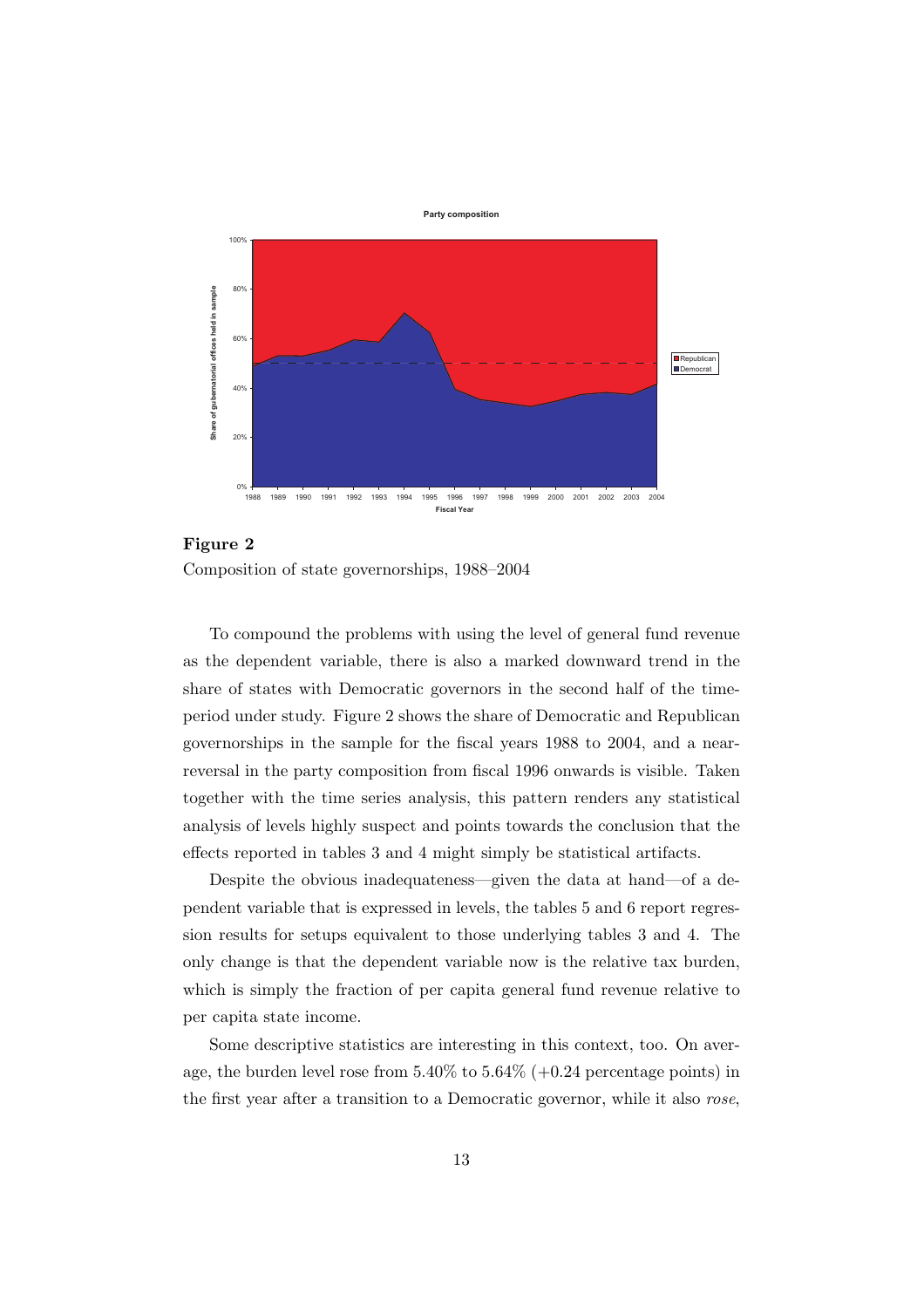OLS regression results for the general fund revenue burden specification (I)

| Independent variable | Model 8              | Model 9              |
|----------------------|----------------------|----------------------|
| Democrat, unified    | $0.0097**$           | 0.0018               |
| government           | (0.0019)             | (0.0017)             |
| Democrat, divided    | $0.0048*$            | $-0.0032*$           |
| government           | (0.0019)             | (0.0016)             |
| Republican, unified  |                      | $-0.0080**$          |
| government           |                      | (0.0018)             |
| Republican, divided  | $0.0080**$           |                      |
| government           | (0.0018)             |                      |
| Intercept            | $0.0513**$           | $0.0593**$           |
|                      | (0.0014)             | (0.0010)             |
| Benchmark            | Republican governor, | Republican governor, |
|                      | unified government   | divided government   |

dependent variable: general fund revenue burden per capita Note: Standard errors are shown in parentheses.  $N = 801$ .

Levels of statistical significance are denoted as follows:  ${}^*p < 0.05, {}^{**}p < 0.01$ .

albeit a little less, from  $5.44\%$  to  $5.49\%$  (+0.05 percentage points) after a transition to a Republican governor. Note that the partisan difference in the first year after a switch is equal to just 0.19 percentage points.

It should also be pointed out that the average burden was 5.83% pre-1996 in states with Democratic governors and rose to  $5.86\%$  post-1995 (+0.03 percentage points), while the average burden for states with Republican governors was 5.72% pre-1996 vs. 5.75% post-1995 (+0.03 percentage points). Note that the difference in burden levels between states with Democratic governors vs. those with Republican ones widened slightly from 0.1077 to 0.1083 percentage points from the earlier to the later period  $(+0.0006$  percentage points), yet this can hardly be interpreted as evidence in favor of the partisan policy view, as from fiscal 1995 to fiscal 1996 the share of Democratic governors in the sample fell from 62.5% (30 out of 48) to 39.6% (19 out of 48), so that a more pronounced divergence should have ensued.

Once more, the above results have to be interpreted with considerable caution. As an ADF test shows, the aggregated time series for the general fund revenue burden is not stationary, suggesting biased OLS results yet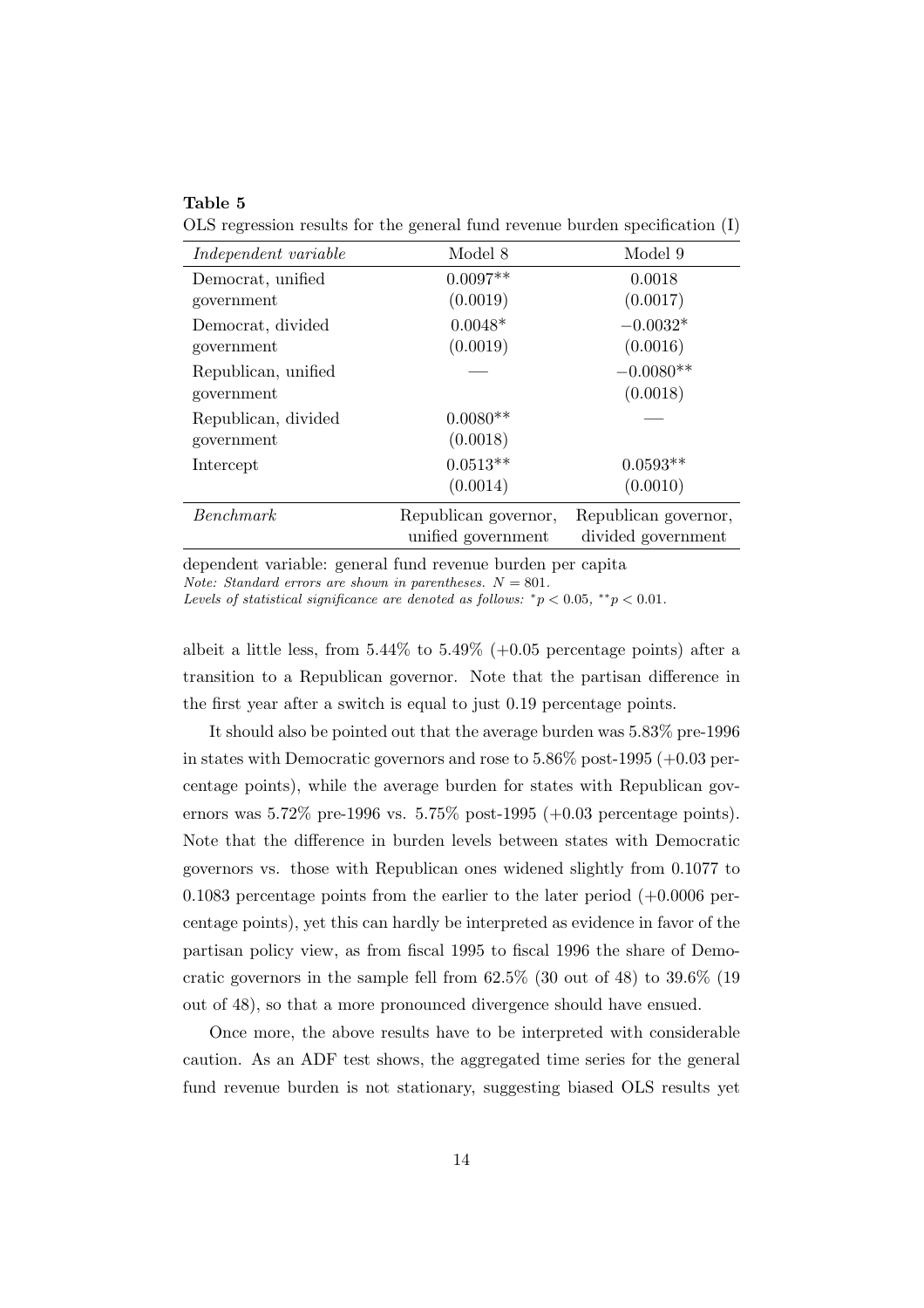OLS regression results for the general fund revenue burden specification (II)

| Model 10    | Model 11   |
|-------------|------------|
|             | $-0.0001$  |
|             | (0.0031)   |
|             | 0.0034     |
|             | (0.0017)   |
|             | 0.0013     |
|             | (0.0015)   |
| $-0.0036$   |            |
| (0.0031)    |            |
| $-0.0040**$ |            |
| (0.0015)    |            |
| 0.0004      |            |
| (0.0015)    |            |
| $0.0585**$  | $0.0565**$ |
| (0.0009)    | (0.0008)   |
| Democratic  | Republican |
| governor    | governor   |
|             |            |

dependent variable: general fund revenue burden per capita

Note: Standard errors are shown in parentheses.  $N = 801$ .

Levels of statistical significance are denoted as follows:  ${}^*p < 0.05, {}^{**}p < 0.01$ .

again and potentially "explaining" the increase in burden levels that the descriptive statistics showed for after-transition changes. Curiously, even differencing the series up to seven times does not induce stationarity according to the ADF test. As the alternative Philipps-Perron unit root test indicates that the series is stationary after differencing twice, however, I follow this result and in figure 3 plot a forecast based on the model with the lowest AIC value, namely an  $ARIMA(0,2,1)$  specification, to assess the specification's substantive plausibility. While the forecast is overall not implausible on average, it becomes clear from the graph that there is a slight upward trend in burden levels when the  $ARIMA(0,2,1)$  specification is used, giving rise to biased OLS estimates and undermining the validity of the tables 5 and 6.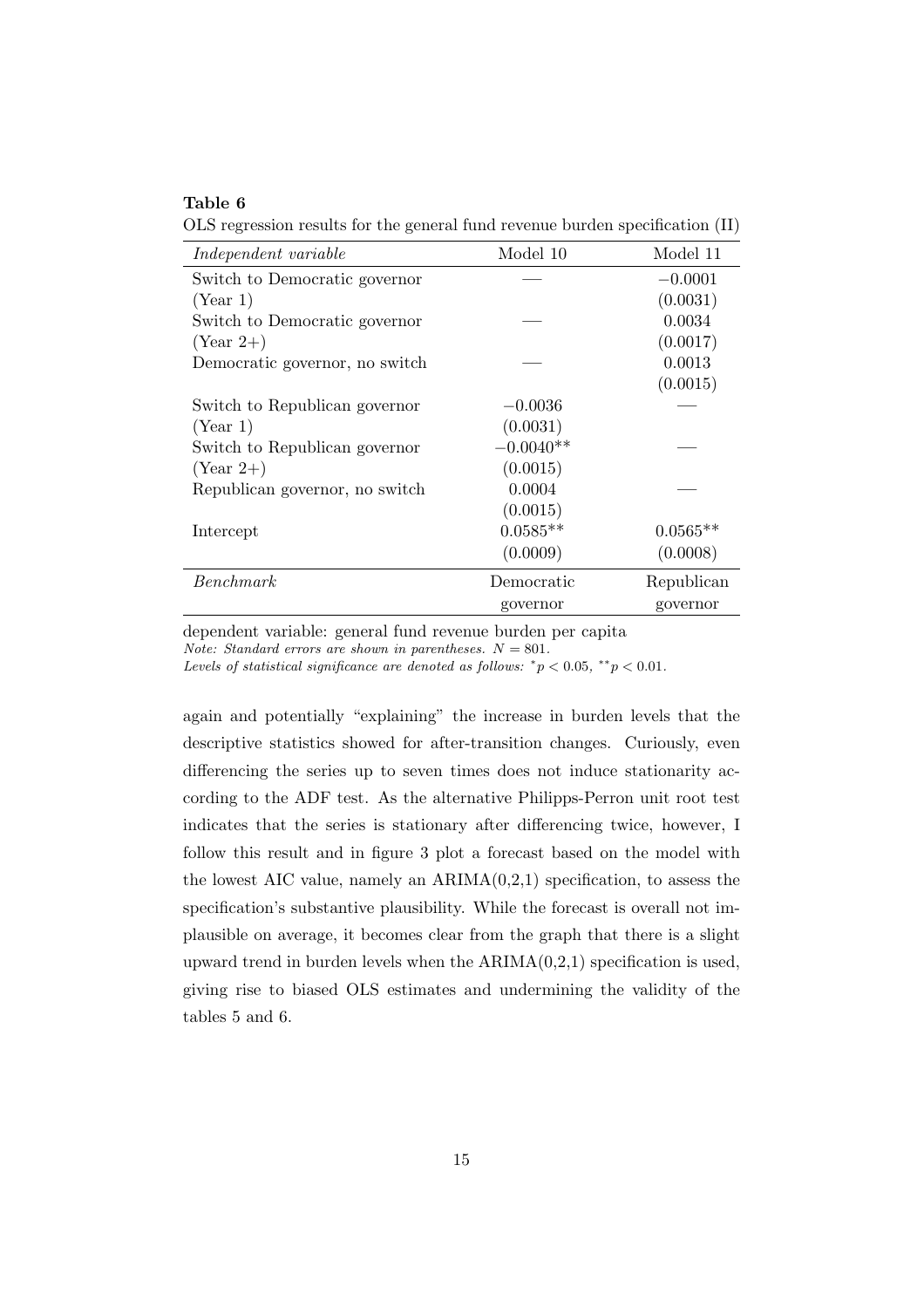



#### Figure 3

Time-series analysis of the aggregated general fund revenue burden Note: Forecast is based upon an  $ARIMA(0,2,1)$  process.

# 4 Examination of the data in changes and results

Unlike in the two cases discussed so far, the third specification of the dependent variable is not plagued by econometric complications arising from the presence of a time trend, as indicated by an ADF test. Figure 4 shows the new series, where the yearly change in the burden is set to the average of all 50 states' changes in that year. One should keep in mind that in the econometric analysis below, no such averaging takes place and that the results presented are therefore not influenced by any averaging.

One problem when examining this data is that there are often no strong theoretical priors that could guide the analysis. Consider, for instance, the effect a term limit might have on an incumbent's behavior. As she cannot be re-elected, she might decide to implement her preferred policy in her last term in office. In her first term in office, however, she might not feel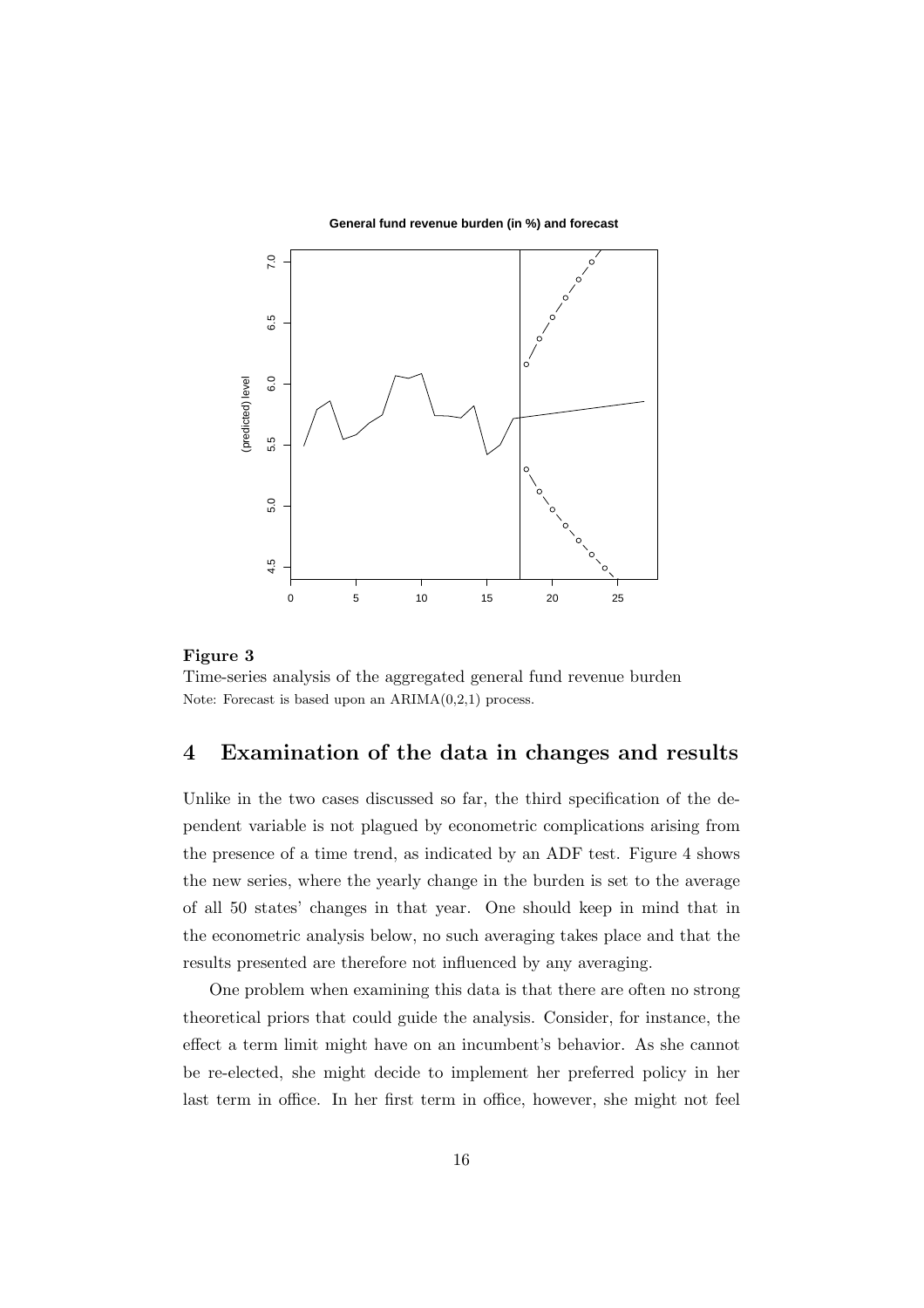#### **Average year−over−year change in ln(burden)**





so uninhibited, as she cannot disregard the electorate's wishes too much if she plans on standing for re-election. Conversely, she might want to change revenue levels most when coming into office in order to signal her type to voters, especially if there has been a switch in ruling parties, and there is simply no need for vigorous action in her second term as revenue levels are already in line with her preferences. Indeed, there are good theoretical reasons to suspect either a move towards higher or lower revenue levels for all the political variables safe party affiliation, so ultimately the empirical results have to settle the question which of the countervailing effects prevail.

Despite the weak guidance that theoretical considerations provide us with, one can identify some cases where partisan influences should be particularly pronounced. First, when a Republican governor is succeeded by a Democrat, revenue levels should subsequently increase. Likewise, when a Democrat is succeeded by a Republican, revenue levels should fall. These expectations could be moderated by the effects of divided government, though,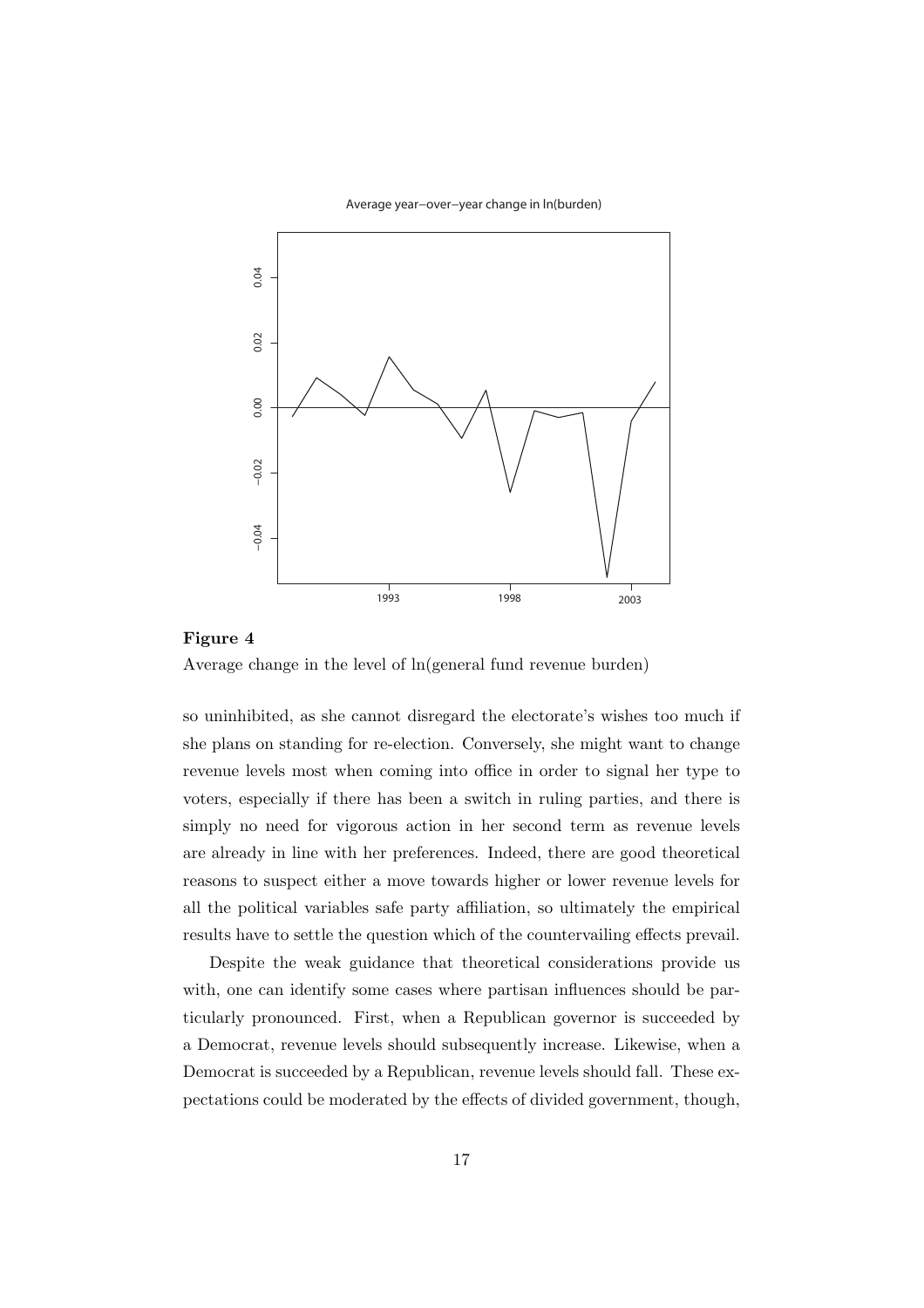so that we might expect the most pronounced revenue level increases when there is a switch to a Democratic governor who is faced with a Democratic legislature, while revenue levels should fall most after a switch to a Republican governor who is backed by a Republican legislature. There are some arguments regarding the impact of unified vs. divided government that point in the opposite direction, however, so the possibility that the strongest effects ensue when governors are faced with divided government is also examined. The rationale behind this approach is that voters will generally find it easier to attribute blame for unpopular policies to a specific party under unified government, which might attenuate the fervor of the governors and legislatures when it comes to implementing their preferred policies under such circumstances.<sup>19</sup>

#### • Term limits

Based upon the relevant literature on state-level fiscal policy, I perform a first regression analysis that sheds light on the behavior of governors who are faced with a term limit. Given the uncertainty about the effect of term limits, I do not have any theoretical priors regarding the signs of the regression coefficients. The results of the analysis of the impact of term limits are presented in table 7. Strikingly, not a single coefficient reported there is statistically significant at the 95% level, and I thus conclude that the presence or absence of term limits does not exert any systematic influence on state-level general fund revenues.

#### • Divided vs. unified government

Next, I examine the effect that divided vs. unified government has on statelevel fiscal policy. The results obtained by running this regression are shown in table 8. In contrast to the regression results for the impact of term limits, there are several coefficients that are statistically significant in this case. Yet, in substantive terms, the burden difference between a state that has a unified Democratic government and one that is under Republican control amounts to only 1.3% of 5.74% (model 16). Put differently, we expect the burden to differ on average by \$18.92 between the two setups. As a fraction

<sup>&</sup>lt;sup>19</sup>See Berry & Berry (1994) and Powell & Whitten (1993).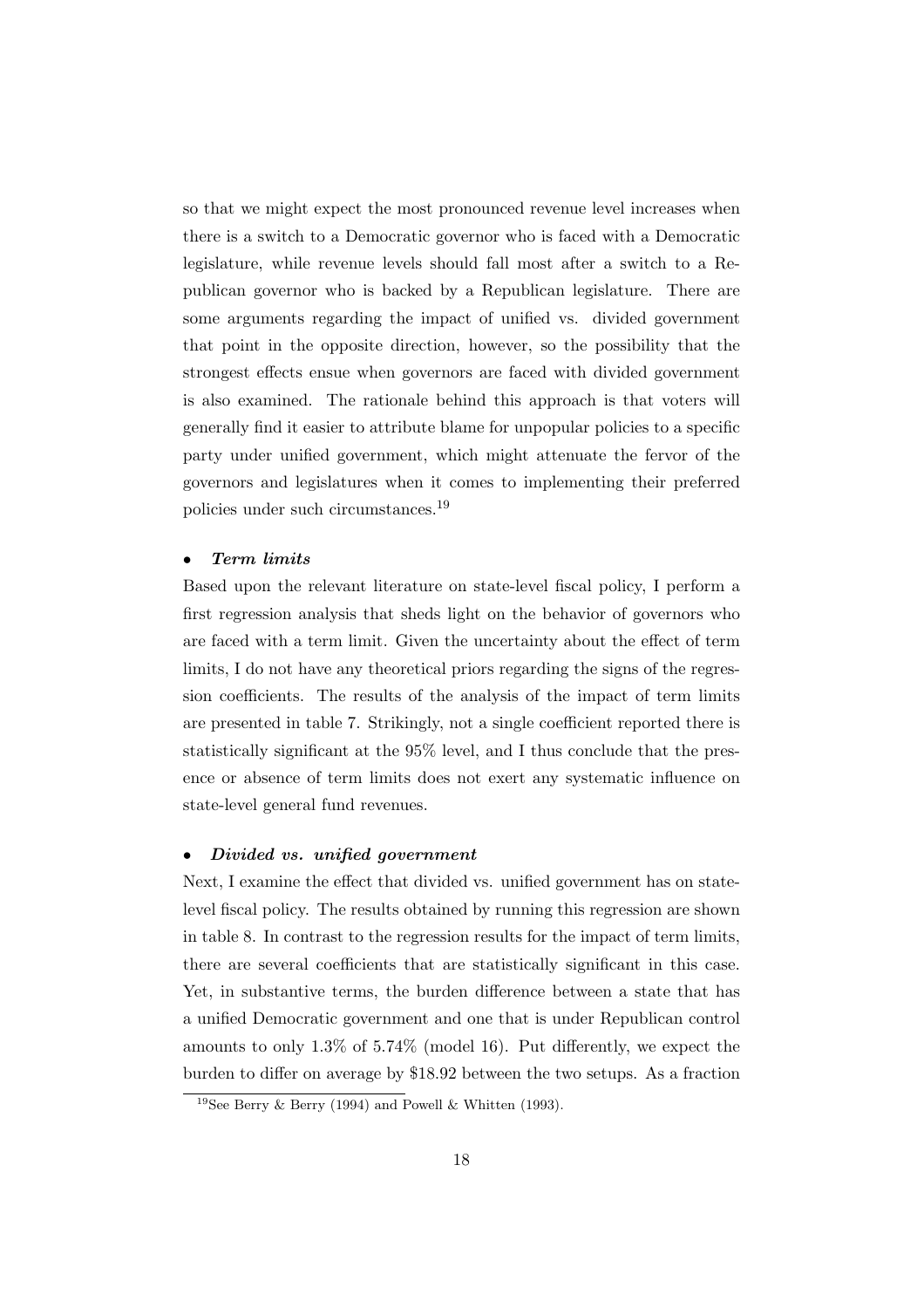| OLS regression results for the effect of term limits                                    |                      |                      |                     |                      |
|-----------------------------------------------------------------------------------------|----------------------|----------------------|---------------------|----------------------|
| Independent variable                                                                    | Model 12             | Model 13             | Model 14            | Model 15             |
| Democrat, term limit                                                                    | 0.0013               | $-0.0049$            |                     | $-0.0011$            |
| and unified government                                                                  | (0.0112)             | (0.0090)             |                     | (0.0113)             |
| Democrat, term limit                                                                    | 0.0010               | $-0.0053$            | $-0.0017$           |                      |
| and divided government                                                                  | (0.0122)             | (0.0102)             | (0.0113)            |                      |
| Democrat, no term limit                                                                 | 0.0122               | 0.0060               | 0.0096              | 0.0097               |
| and unified government                                                                  | (0.0097)             | (0.0071)             | (0.0086)            | (0.0098)             |
| Democrat, no term limit                                                                 | $-0.0031$            | $-0.0093$            | $-0.0057$           | $-0.0055$            |
| and divided government                                                                  | (0.0102)             | (0.0077)             | (0.0091)            | (0.0103)             |
| Republican, term limit                                                                  |                      | $-0.0077$            | $-0.0042$           | $-0.0040$            |
| and unified government                                                                  |                      | (0.0101)             | (0.0112)            | (0.0122)             |
| Republican, term limit                                                                  | 0.0054               |                      | 0.0028              | 0.0029               |
| and divided government                                                                  | (0.0100)             |                      | (0.0090)            | (0.0101)             |
| Republican, no term limit                                                               | $-0.0042$            | $-0.0104$            | $-0.0068$           | $-0.0066$            |
| and unified government                                                                  | (0.0098)             | (0.0073)             | (0.0087)            | (0.0099)             |
| Republican, no term limit                                                               | $-0.0028$            | $-0.0090$            | $-0.0055$           | $-0.0053$            |
| and divided government                                                                  | (0.0093)             | (0.0065)             | (0.0081)            | (0.0094)             |
| Intercept                                                                               | $-0.0041$            | 0.0021               | $-0.0015$           | $-0.0016$            |
|                                                                                         | (0.0085)             | (0.0053)             | (0.0072)            | (0.0086)             |
| Benchmark                                                                               | Republican governor, | Republican governor, | Democratic governor | Democratic governor, |
| (throughout: term limits)                                                               | unified government   | divided government   | unified government  | divided government   |
| dependent variable: year-over-year change in ln(general fund revenue burden per capita) |                      |                      |                     |                      |

Note: Heteroscedasticity-adjusted standard errors are shown in parentheses. N = 738.<br>r

Note: Heteroscedasticity-adjusted standard errors are shown in parentheses.  $N = 738$ .<br>Levels of statistical significance are denoted as follows:  $*_p < 0.05$ ,  $_{**p} < 0.01$ .

Levels of statistical significance are denoted as follows: \* $p < 0.05$ , \*\* $p < 0.01$ .

results for the effect of term limits  $\frac{1}{2}$ Table 7<br>OI S regre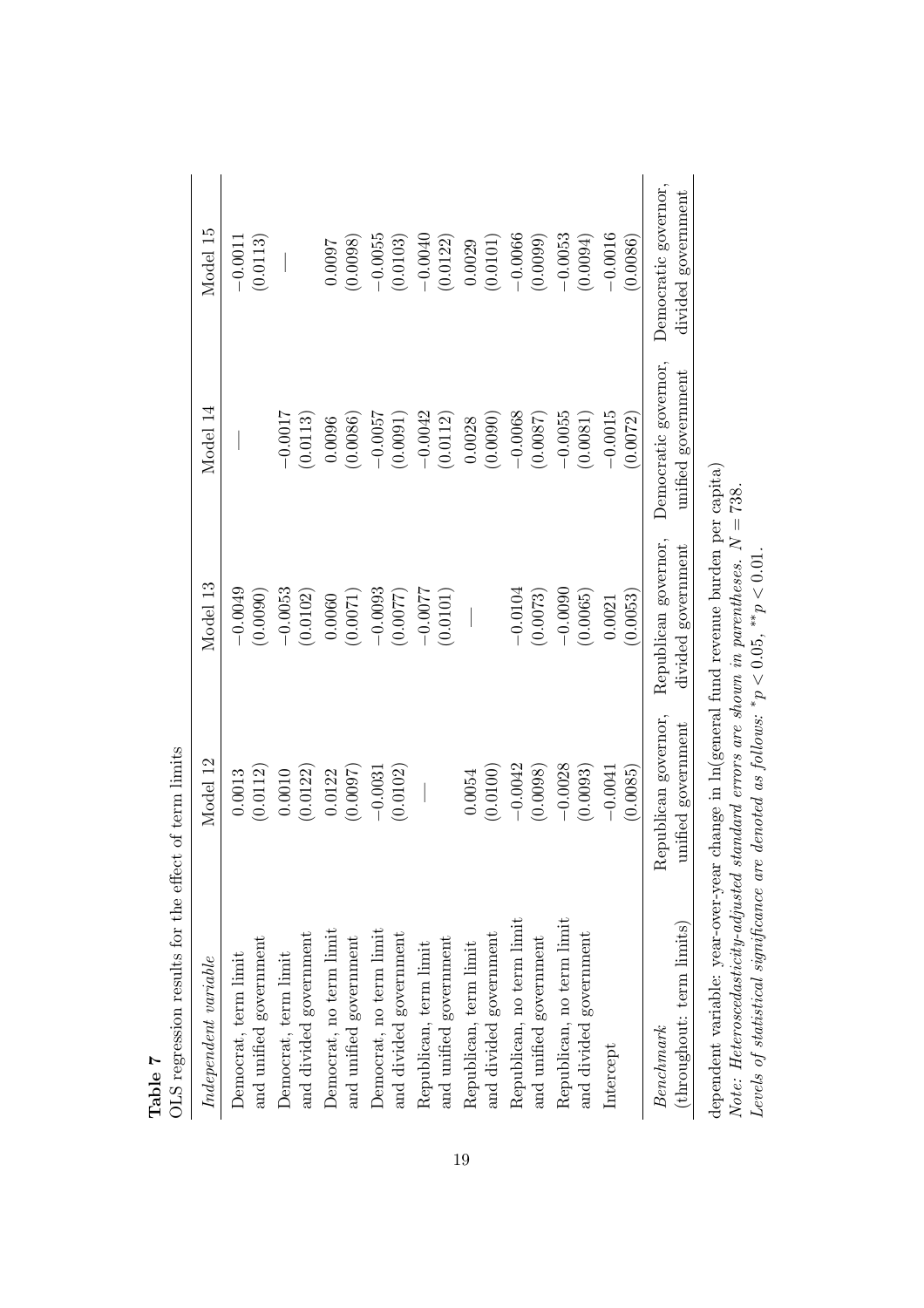of average per capita GDP, this partisan difference translates into 0.075%.<sup>20</sup>

To ensure that the results obtained for the full sample are not driven by unusually large swings in single years, an analysis of three ten-year subsamples, spanning the years 1988–1997, 1991–2000, and 1994–2003, was performed, too.<sup>21</sup> An analysis of the first subperiod does not yield a single statistically significant coefficient at the 95% level, even though the ones that are significant at the 95% level in table 8 are all significant at the 90% level, with their size very close to what is reported in table 8. For subsample 2, spanning the years 1991 to 2000, again not a single coefficient is statistically significant in the analysis, and the t-values drop across the board. Finally, in the third subsample, for the years 1994 to 2003, only the intercepts in models 16 and 17 are statistically significant at the 95% level. In the case of model 16, a unified Republican government is expected to on average lower general fund revenue levels by  $1.41\%$ , or \$21.66, vs. all other constellations, while model 17 predicts that a Republican governor operating under divided government will on average lower the revenue level by 0.7917%, or \$12.18, when compared to the three other possible combinations.

#### • Change in the governing party

Given the null result that was found for the effect of term limits and the substantively small effects of unified vs. divided government, one major aspect of state-level fiscal policy remains to be examined. This section studies the behavior of Democratic governors who succeeded a Republican officeholder and Republican governors who followed a Democrat in office. Under these two setups, the partisan policy model strongly suggests that revenue levels will rise in the former case and fall in the latter. Unlike in the earlier cases, where it could potentially be argued that there was no need for adjustments, as revenue levels might already have been at or close to the governors' ideal points, if no sizable adjustment effects are found here, then one has to wonder whether the partisan model actually generates useful predictions or not.

<sup>&</sup>lt;sup>20</sup>The estimated average difference falls to 1.01% of 5.74% for the unified Democratic and divided Republican case (model 17), or about \$14.79. Note that the estimates for model 18 by construction match those for models 16 and 17.

<sup>&</sup>lt;sup>21</sup>The results of these regression are only reported in summary form here. Tables with the complete regression results are available from the author.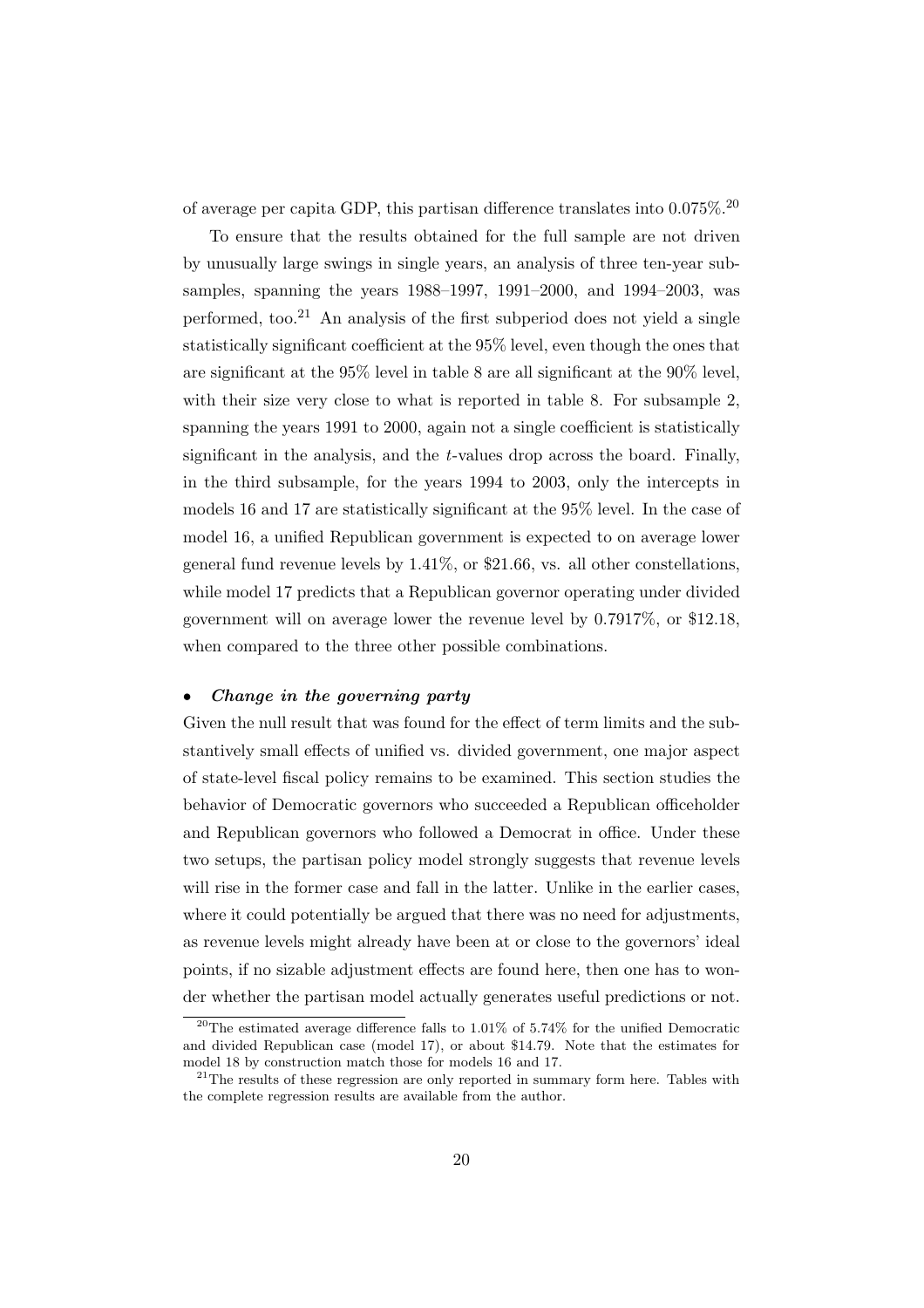| $\emph{Independent variable}$ | Model 16                                   | Model 17                                   | Model 18                                   | Model 19                                   |
|-------------------------------|--------------------------------------------|--------------------------------------------|--------------------------------------------|--------------------------------------------|
| Democrat, unified             | $0.0129*$                                  | $0.0101*$                                  |                                            | 0.0113                                     |
| government                    | (0.0058)                                   | (0.0050)                                   |                                            | (0.0062)                                   |
| Democrat, divided             | 0.0015                                     | $-0.0012$                                  | $-0.0113$                                  |                                            |
| government                    | (0.0064)                                   | (0.0056)                                   | (0.0062)                                   |                                            |
| Republican, unified           |                                            | $-0.0027$                                  | $-0.0129*$                                 | $-0.0015$                                  |
| government                    |                                            | (0.0052)                                   | (0.0058)                                   | (0.0064)                                   |
| Republican, divided           | 0.0027                                     |                                            | $-0.0101*$                                 | 0.0012                                     |
| government                    | (0.0052)                                   |                                            | (0.0050)                                   | (0.0056)                                   |
| Intercept                     | $-0.0076$                                  | $-0.0048$                                  | 0.0053                                     | $-0.0060$                                  |
|                               | (0.0043)                                   | (0.0031)                                   | (0.0040)                                   | (0.0047)                                   |
| Benchmark                     | Republican governor,<br>unified government | Republican governor,<br>divided government | Democratic governor,<br>unified government | Democratic governor,<br>divided government |

Note: Heteroscedasticity-adjusted standard errors are shown in parentheses.  $N = 738$ .<br>Levels of statistical significance are denoted as follows:  $*_p < 0.05$ ,  $*_p < 0.01$ . Note: Heteroscedasticity-adjusted standard errors are shown in parentheses.  $N = 738$ .<br>  $\ldots$ 

Levels of statistical significance are denoted as follows: \* $p < 0.05$ , \*\* $p < 0.01$ .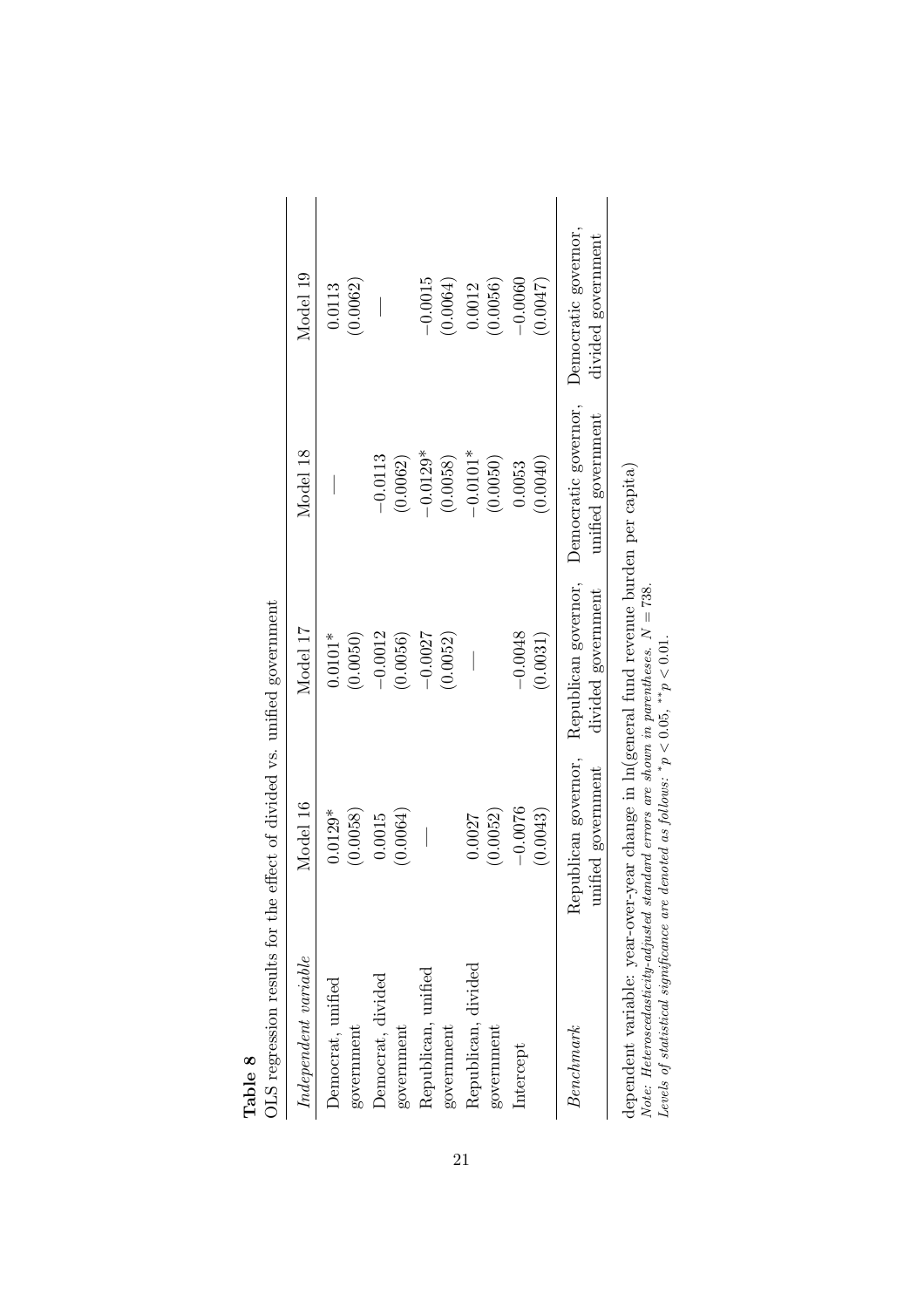In order to measure the impact of a partisan change in the governor's mansion, I specify four models that once more rely heavily on qualitative regressors. Given the results from table 8, I distinguish not only between party affiliation and the time that has passed since a switch, but also between unified and divided government. The partisan policy view predicts the strongest effects in the case of a switch to either a unified Republican or unified Democratic government, and the adjustments that one ought to observe after such a switch should be rather sizable.

As a look at table 9 shows, in the first year after a party change in the governor's mansion, Democratic officeholders faced with a likewise Democratic legislature indeed do oversee rising revenue levels (models 20 and 21). Yet, over the longer run, i.e., when all years after a switch and before the next change are taken into account, this effect disappears.<sup>22</sup> Also, note that the standard errors for the longer-run coefficients are about half the size of the ones for the first-year effect, which is not surprising given that we are dealing with 62 vs. 18 observations that these are based upon. Thus, there is a "jump" upwards in the first post-election (fiscal) year, but it is a one-time event.

Moreover, the predicted "jump" in the first year on average amounts to 4.39% of 5.74%, or \$64.02, in the most favorable case, i.e., when the difference between the baseline category and the effect of the first-year switch is computed for model 20. Compared to the average per capita general fund revenue level of \$5826.55 over a governor's four-year tenure, this translates into a partisan effect of 1.10%, or just 0.0676% of the average person's \$94742.96 GDP over the same four-year period.

Strikingly, Republican governors appear to neither lower revenues in the short nor in the long run when they succeed a Democrat under any constellation, at least not when standard levels of statistical confidence are employed. Given the magnitudes involved, one can hardly call the partisan effects found here sizable, and despite the three statistically significant variables reported

<sup>&</sup>lt;sup>22</sup>Alt & Lowry (2000) likewise find that adjustments only take place in the first two years after a change of the ruling party, yet they still maintain that there are marked differences in policy preferences between Democrats and Republicans. Standard regression diagnostics, including checks for influential observations, were performed for all models, but did not indicate any serious problems.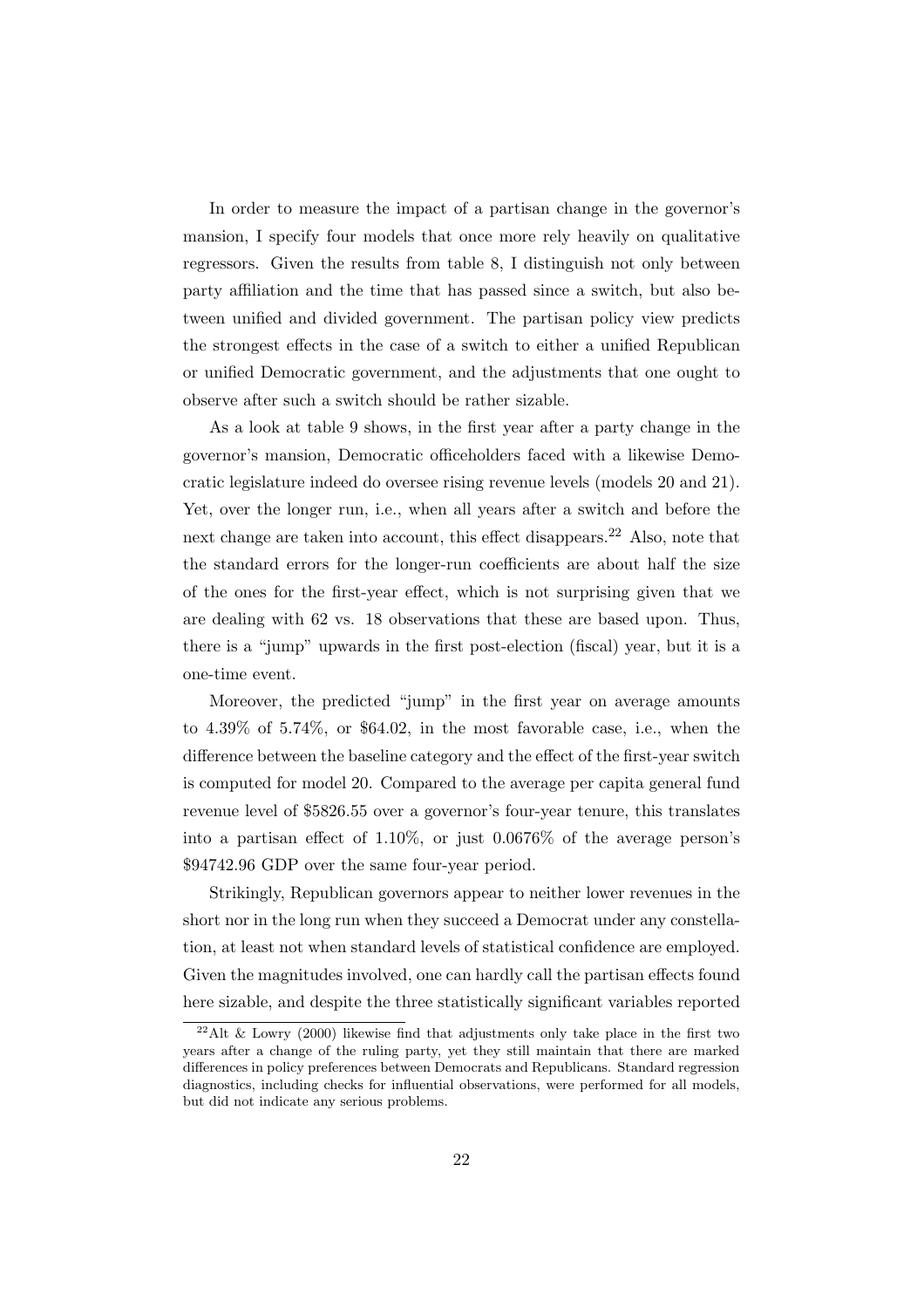in table 9, not much of substantive significance can be discerned from this set of regressions, either.

As a further robustness check, I estimated the (potential) breakpoints of the aggregated time series shown in figure 4. As figure 2 above shows, there was a pronounced change in party composition at the levels of the U.S. states from fiscal 1996 onwards. In fiscal 1995, 30 of the 48 states in the sample were governed by a Democrat, while 18 had Republican governors. In fiscal 1996, however, this relationship had been almost reversed, and only 19 states still had Democratic governors (−36.67%), whereas the Republicans recorded a large gain of 11 governorships for a total of 29  $(+61.11\%)$ . Overall, if the partisan policy theory is accurate, one would expect a break in the general fund revenue time series at the end of fiscal 1995. Yet, as a structural break computation shows, the (statistically) most notable break present in the data is found at the end of fiscal 1997, i.e., at a time when there was no change in the number of Republican governors at all (31 in both 1997 and 1998), while the number of Democratic governorships in the sample fell by just 1 (from 17 to 16).<sup>23</sup> In fact, the six largest trend breaks are identified at the end of the fiscal years 1990, 1992, 1994, 1997, 2000, and 2002. Note that the year 1995 is conspicuously absent from this list.

Overall, this finding is in line with the regression results presented in table 9, which show that Republican governors who succeed Democrats simply "sit tight," i.e., they do not oversee lower revenue levels than their predecessors. In particular, the trend break analysis does not show any break between fiscal 1995 and fiscal 1996, which indicates that the newly elected Republicans simply continued the policies of their Democratic colleagues.

 $23$ The trend break estimation was performed in R 2.1.0 using the command breakpoints() from the strucchange package. Enders (2004: 200-207) presents a compact overview of how to identify structural changes in time series, while Bai & Perron (2003) discuss the procedure used here in more technical terms and much greater detail.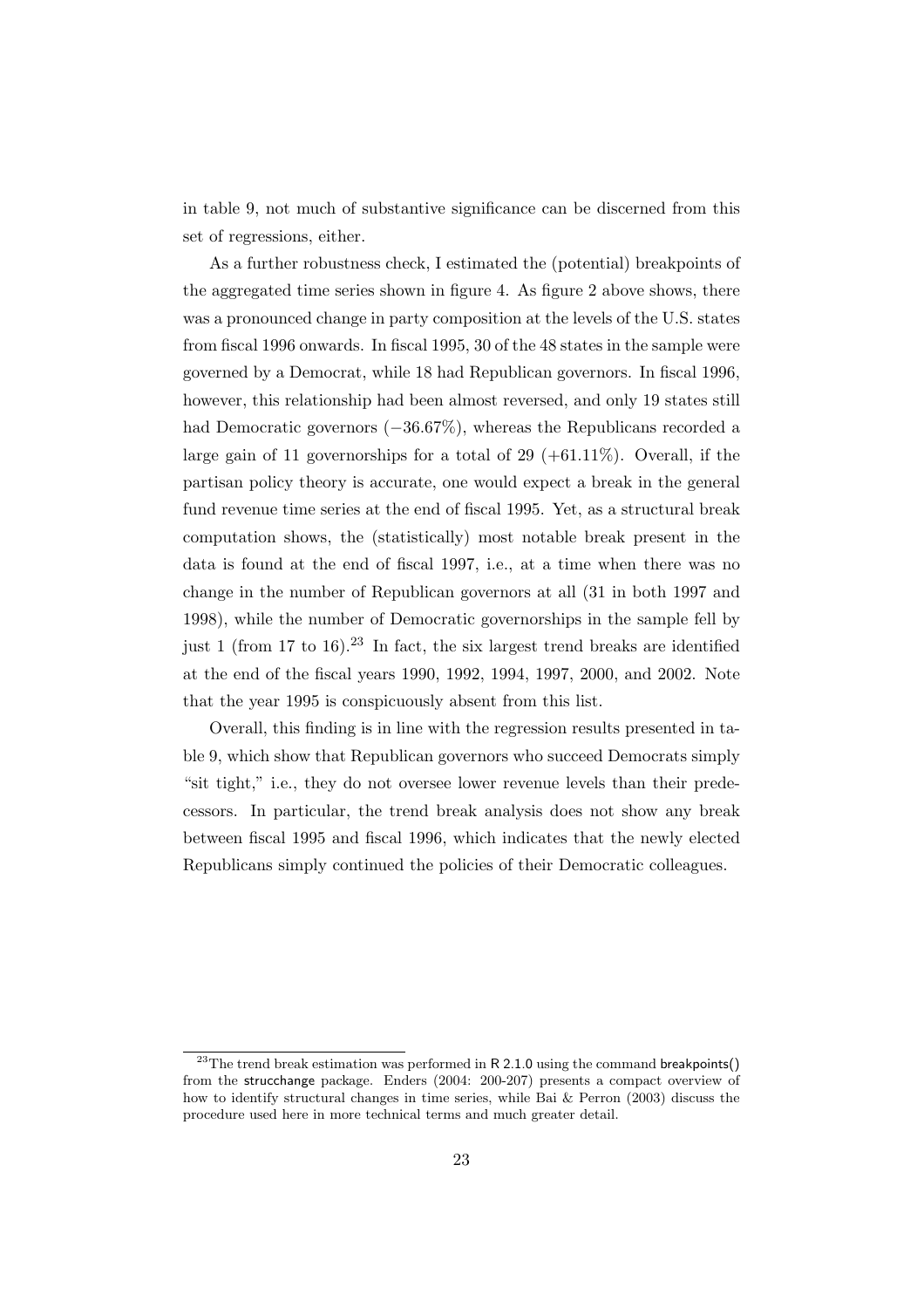| Independent variable                                                                    | Model 20                                   | Model 21                                   | Model 22                                   | Model 23                                   |
|-----------------------------------------------------------------------------------------|--------------------------------------------|--------------------------------------------|--------------------------------------------|--------------------------------------------|
| Democrat, unified government                                                            |                                            |                                            |                                            | $0.0108*$                                  |
|                                                                                         |                                            |                                            |                                            | (0.0051)                                   |
| Democrat, divided government                                                            |                                            |                                            | $-0.0065$                                  |                                            |
|                                                                                         |                                            |                                            | (0.0055)                                   |                                            |
| Republican, unified government                                                          |                                            | $-0.0036$                                  |                                            |                                            |
|                                                                                         |                                            | (0.0050)                                   |                                            |                                            |
| Republican, divided government                                                          | 0.0001                                     |                                            |                                            |                                            |
|                                                                                         | (0.0045)                                   |                                            |                                            |                                            |
| Switch to unified Democratic                                                            | $0.0430**$                                 | $0.0420**$                                 |                                            |                                            |
| government (year $1)$                                                                   | (0.0133)                                   | (0.0132)                                   |                                            |                                            |
| Switch to unified Democratic                                                            | 0.0086                                     | 0.0077                                     |                                            |                                            |
| government (year $2+$ )                                                                 | (0.0067)                                   | (0.0064)                                   |                                            |                                            |
| Unified Democratic government,                                                          | $-0.0096$                                  | $-0.0101$                                  |                                            |                                            |
| no switch                                                                               | (0.0111)                                   | (0.0111)                                   |                                            |                                            |
| Switch to divided Democratic                                                            | 0.0185                                     | 0.0175                                     |                                            |                                            |
| government (year 1)                                                                     | (0.0129)                                   | (0.0127)                                   |                                            |                                            |
| Switch to divided Democratic                                                            | 0.0006                                     | $-0.0003$                                  |                                            |                                            |
| government (year $2+$ )                                                                 | (5100.00)                                  | (0.0072)                                   |                                            |                                            |
| Divided Democratic government,                                                          | $-0.0197$                                  | $-0.0203$                                  |                                            |                                            |
| no switch                                                                               | (0.0143)                                   | (0.01431)                                  |                                            |                                            |
| Switch to unified Republican                                                            |                                            |                                            | $-0.0214$                                  | $-0.0155$                                  |
| government (year 1)                                                                     |                                            |                                            | (0.0126)                                   | (0.0127)                                   |
| Switch to unified Republican                                                            |                                            |                                            | $-0.0088$                                  | $-0.0031$                                  |
| government (year $2+$ )                                                                 |                                            |                                            | (0.0063)                                   | 0.0065                                     |
| Unified Republican government,                                                          |                                            |                                            | $-0.0125$                                  | $-0.0102$                                  |
| no switch                                                                               |                                            |                                            | (0.0198)                                   | (0.0200)                                   |
| Switch to divided Republican                                                            |                                            |                                            | 0.0120                                     | 0.0179                                     |
| government (year 1)                                                                     |                                            |                                            | (0.0108)                                   | (0.0109)                                   |
| Switch to divided Republican                                                            |                                            |                                            | $-0.0010$                                  | $-0.0043$                                  |
| government (year $2+$ )                                                                 |                                            |                                            | (0.0051)                                   | 0.0053                                     |
| Divided Republican government,                                                          |                                            |                                            | 0.0037                                     | 0.0079                                     |
| no switch                                                                               |                                            |                                            | (0.0122)                                   | (0.0123)                                   |
| Intercept                                                                               | $-0.0049$                                  | $-0.0040$                                  | 0.0004                                     | $-0.0055$                                  |
|                                                                                         | (0.0033)                                   | (0.0027)                                   | (0.0028)                                   | (0.0032)                                   |
| Benchmark                                                                               | Republican governor,<br>unified government | Republican governor,<br>divided government | Democratic governor,<br>unified government | Democratic governor,<br>divided government |
| dependent variable: year-over-year change in ln(general fund revenue burden per capita) |                                            |                                            |                                            |                                            |
| Note: Heteroscedasticity-adjusted standard errors are shown in parentheses. $N = 738$ . |                                            |                                            |                                            |                                            |

Note: Heteroscedasticity-adjusted standard errors are shown in parentheses.  $N = 738$ .

Levels of statistical significance are denoted as follows: \* $p < 0.05$ , \*\* $p < 0.01$ .

Levels of statistical significance are denoted as follows:  $*_p$  < 0.05,  $*_p$  < 0.01.

OLS regression results for after-switch behavior OLS regression results for after-switch behavior

Table 9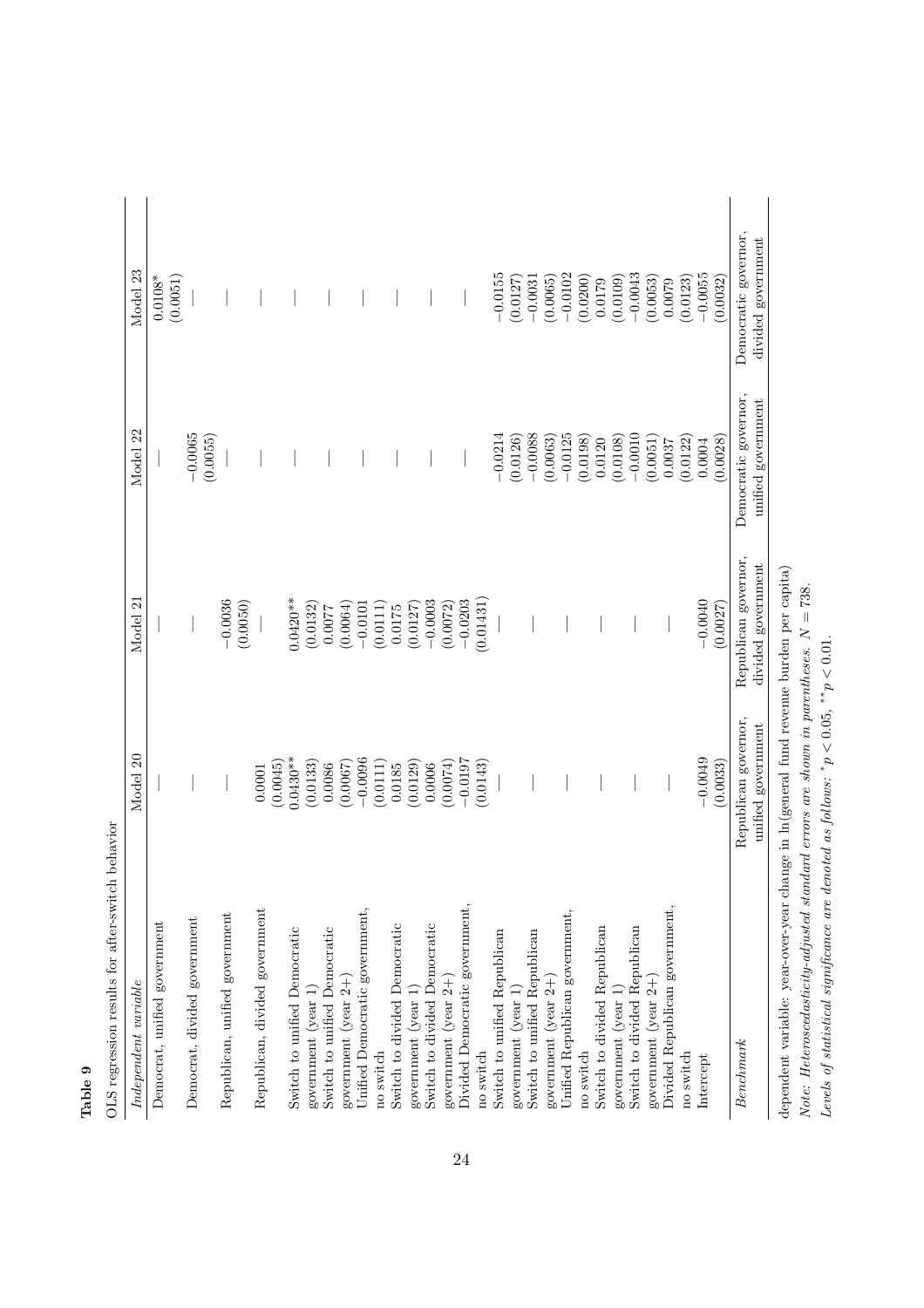# 5 Discussion and implications

Given the results reported in section 4, the notion that governors' policies follow partisan patterns with regard to revenue levels can only be upheld with considerable qualifications based on state-level revenue data for the fiscal years 1988 to 2004. The effects found have a one-shot character and are at best on the order of 5 percent of the average general fund revenue level, which translates into about 0.068% of the average person's \$94,742.96 GDP over a four-year period. What explains the complete absence of partisan effects when it comes to members of the Republican party and the only minuscule adjustments that Democrats make to the general fund revenue level despite the appealing logic of the partisan policy model remains an open question, however. Likewise, the discrepancy between the findings of this paper and earlier work discussed in section 2, most notably the papers by Alt  $&$  Lowry (2000) and Besley  $&$  Case (1995), is a bit puzzling. Especially the claim by Alt and Lowry that Democrats strive for 50% higher revenue levels than Republicans is cast into serious doubt in light of my findings.<sup>24</sup>

The pattern that Democratic governors raise taxes during their "lame duck" term reported by Besley  $&$  Case (1995) is not echoed here, either. Indeed, term limits could not be shown to exert statistically significant effects on the general fund revenue level. How much of the divergence between their results and mine are attributable to different time periods covered cannot be ascertained with certainty, but it seems unlikely that this is the main cause for the contrasting results. Indeed, it appears more likely that the insufficient regard earlier papers, including theirs, paid to nationwide economic trends lies at the heart of this difference.<sup>25</sup>

 $^{24}$ In order for revenue levels to rise by 50% from the status quo, there would have to be 10 transitions from Republican control of a state's governorship to unified Democratic control, which translates into a time-span of at least 76 years. One should keep in mind that revenue levels are never predicted to fall, so a downward (Republican) adjustment is ruled out here. 10 transitions would be needed to induce a 50% difference in revenue levels because  $(1.043938)^{10} = 1.537259$ .

<sup>&</sup>lt;sup>25</sup>Besley & Case (1995), for example, simply include year dummies in their time-series cross-section regressions, which is an inappropriate way of dealing with a unit root. To my knowledge, the only paper published in a political science journal thus far that at length discusses unit roots in the context of fiscal policy, albeit at the federal level, is Krause  $(2000).$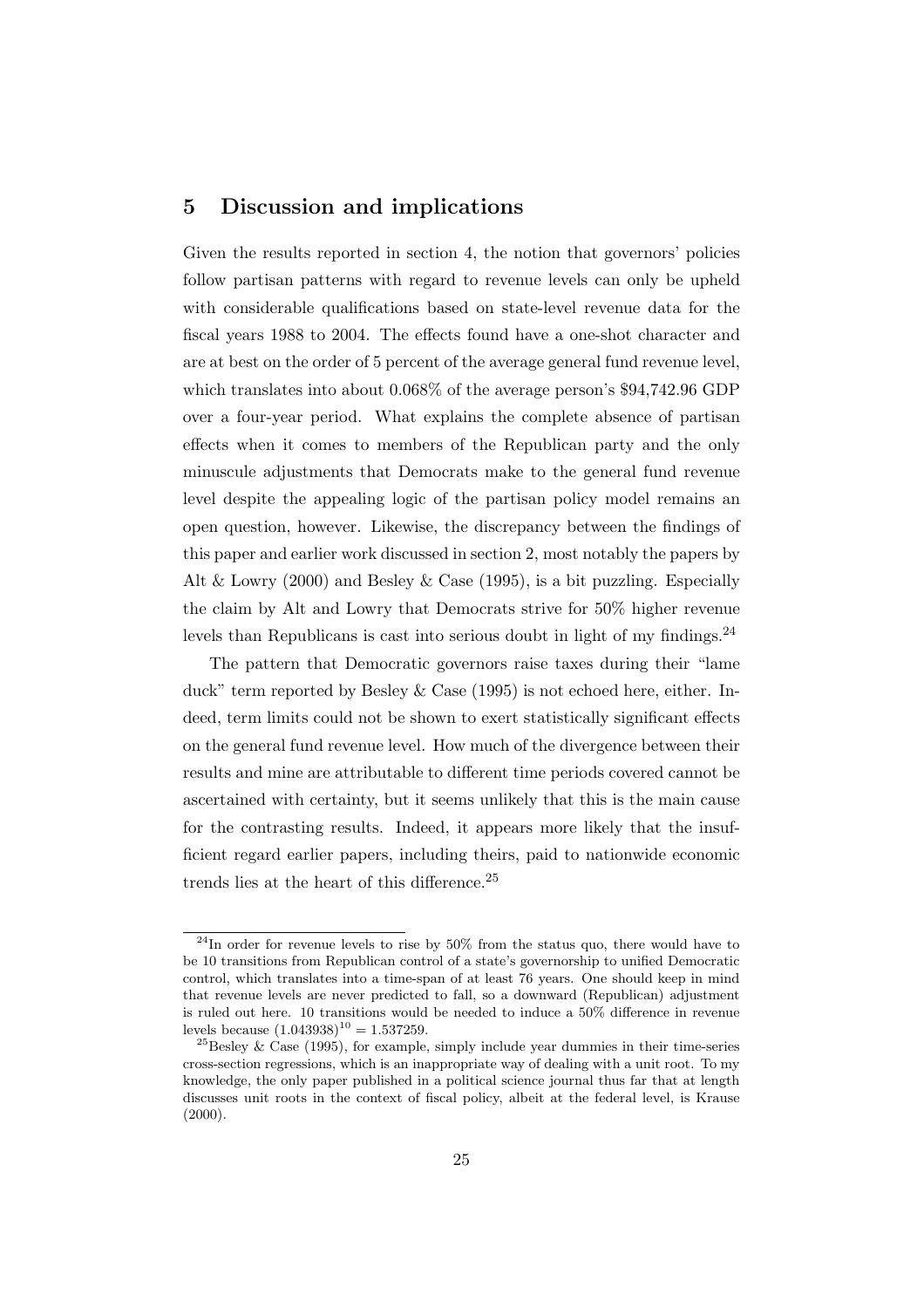One possible explanation for the absence of evidence pointing towards substantially meaningful partisan revenue effects is the fact that the mobility of both labor and capital is high within the U.S. Once a state's tax rates get too much out of line with those in neighboring areas, either an outflux of capital and labor under relatively rising rates or an influx under relatively falling rates should largely offset the revenue effects of most tax changes. In this sense, tax manipulation should at least not shine through in the revenue data over the longer run. A better approach to testing the partisan policy theory using state-level data might thus be to examine the impact of changes in the tax levels directly, yet reliable impact forecasts for such changes are notoriously hard to come by.

Overall, the result presented here notwithstanding, it is entirely possible that the partisan policy logic applies in settings where mobility is relatively low, i.e, at the national level. Whether patterns similar to the ones found for the state-level can be found at the local level in the U.S., too, is yet another open question and a potentially fruitful avenue for future research.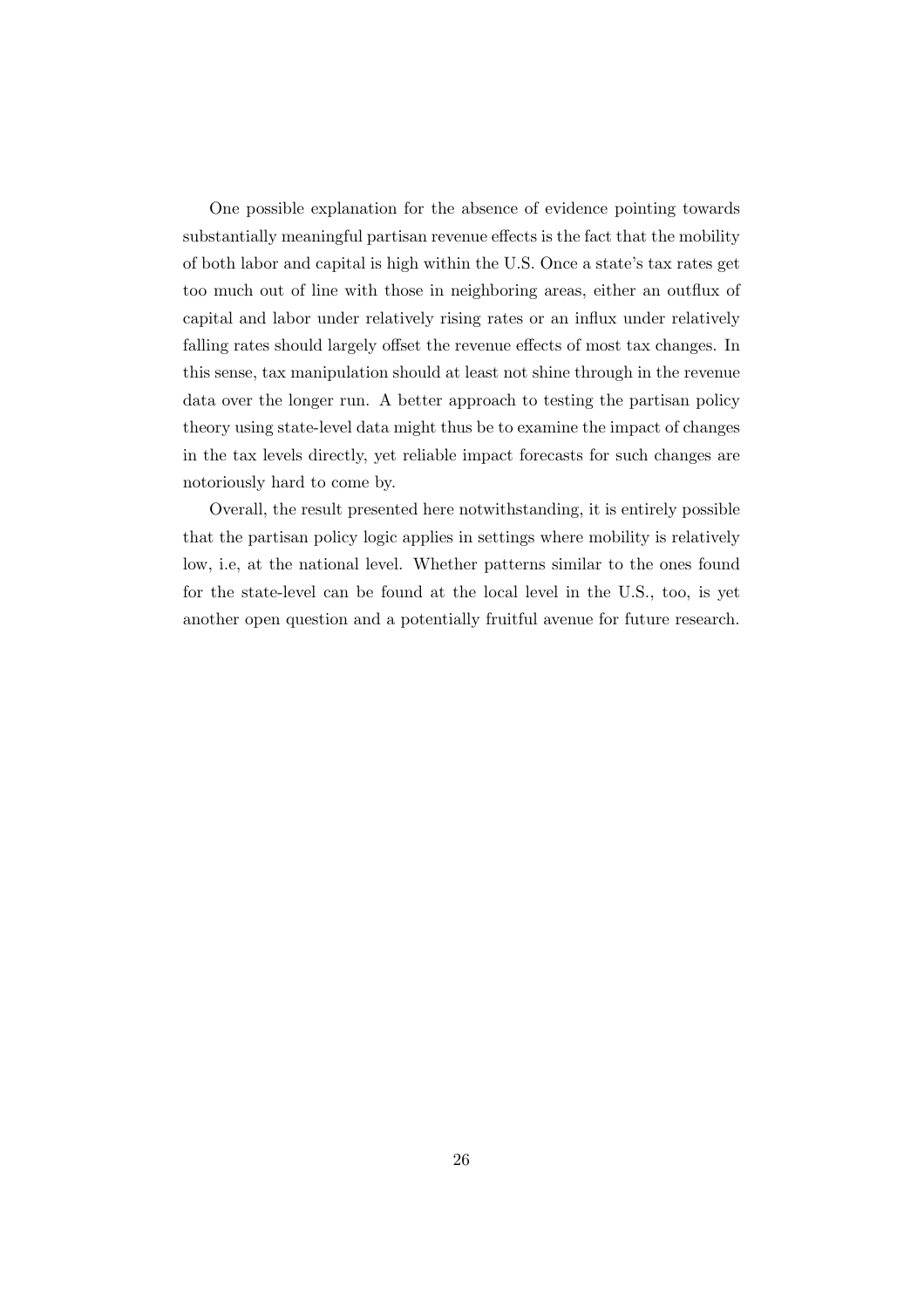# References

- Advisory Commission on Intergovernmental Relations (ACIR). 1995. Significant Features of Fiscal Federalism. Volume 1: Budget Processes and Tax Systems. Washington, DC: ACIR.
- Alt, James E. & Robert C. Lowry. 1994. "Divided government, fiscal institutions, and budget deficits: evidence from the states." American Political Science Review 88(4):811–828.
- Alt, James E. & Robert C. Lowry. 2000. "A dynamic model of state budget outcomes under divided partisan government." Journal of Politics 62(4):1035–1069.
- Andrews, Donald W. K. 2005. "Cross-section regression with common shocks." Econometrica 73(5):1551–1585.
- Bai, Jushan & Pierre Perron. 2003. "Computation and analysis of multiple structural change models." Journal of Applied Econometrics 18:1–22.
- Berry, Frances Stokes & William D. Berry. 1992. "Tax innovation in the states: capitalizing on political opportunity." American Journal of Political Science 36(3):715–742.
- Berry, Frances Stokes & William D. Berry. 1994. "The politics of tax increases in the states." American Journal of Political Science 38(3):855– 859.
- Besley, Timothy & Anne Case. 1995. "Does electoral accountability affect economic policy choices? Evidence from gubernatorial term limits." Quarterly Journal of Economics 110(3):769–798.
- Bohn, Henning & Robert P. Inman. 1996. "Balanced-budget rules and public deficits: evidence from the U.S. states." Carnegie-Rochester Conference Series on Public Policy 45:13–76.
- Crain, W. Mark & Robert D. Tollison. 1993. "Time inconsistency and fiscal policy. Empirical analysis of U.S. states, 1969–1989." Journal of Public Economics 51:153–159.